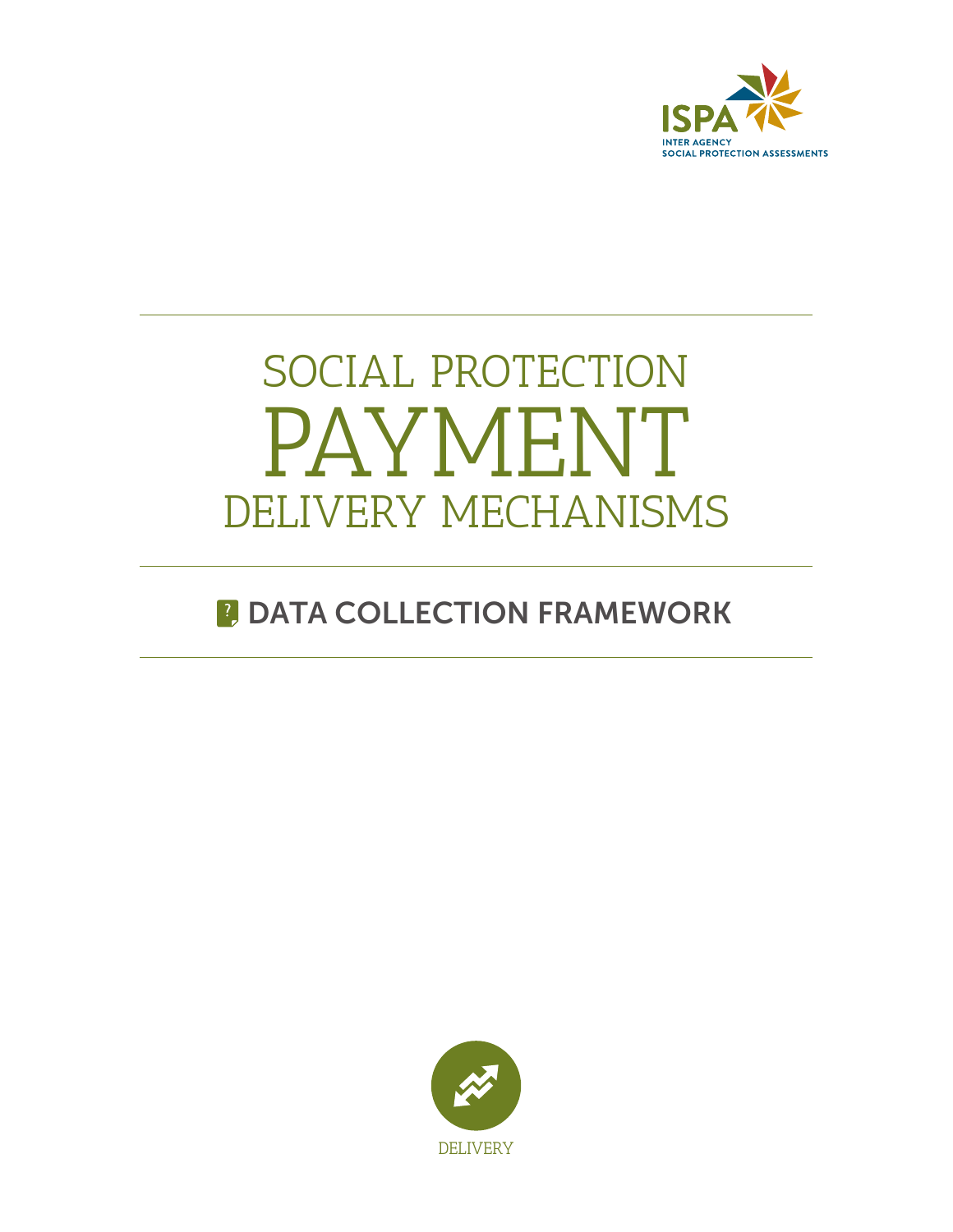The following is a simplified version of the full SP Payment Delivery Mechanisms Data Collection Framework, available for download in Excel format at ISPATools.org. For information on how to use the questionnaire, see 4.1 of the guidance note.

# **Contents**

| Types of Government Payments and Means of Delivery  Q-5        |  |
|----------------------------------------------------------------|--|
|                                                                |  |
|                                                                |  |
|                                                                |  |
|                                                                |  |
|                                                                |  |
| Program Administrator (Implementing Agency)  Q-12              |  |
|                                                                |  |
|                                                                |  |
|                                                                |  |
|                                                                |  |
|                                                                |  |
|                                                                |  |
|                                                                |  |
| Financial Sector/Payment System Regulator and Specialists Q-17 |  |
| Payment Service Providers (Potential and Existing)  Q-18       |  |
|                                                                |  |
|                                                                |  |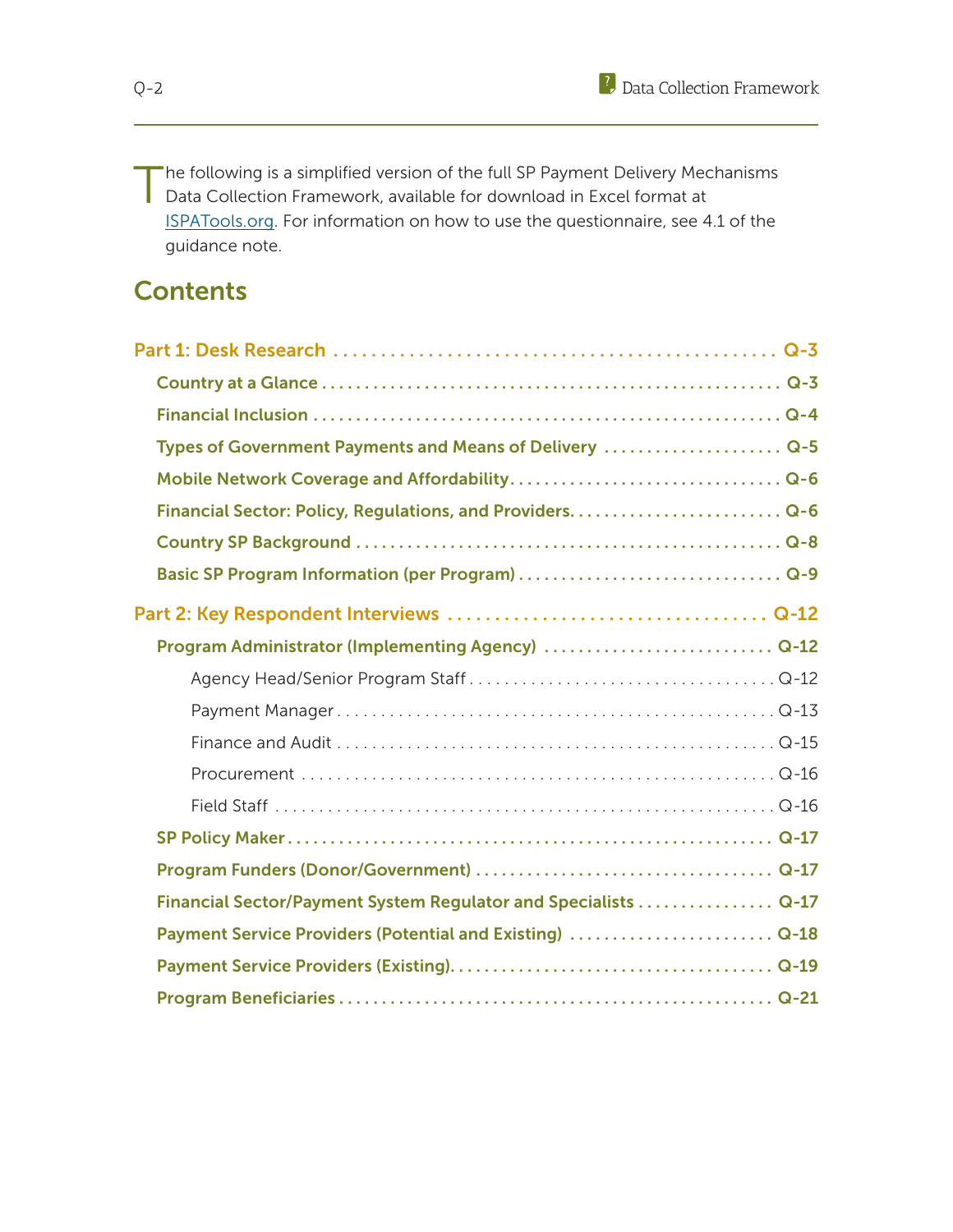# Part 1: Desk Research

*In the following tables, where data are not available, enter "—" in the data column; revisit and update these items when and as possible. Note data sources in the source line at the bottom of each table; typical sources are noted in table 4.1 of the guidance note. Note any applicable data limitations.* 

# Country at a Glance

| Indicator                                                 | Data | Year |
|-----------------------------------------------------------|------|------|
| <b>Economic indicators</b>                                |      |      |
| Gross domestic product (GDP) per capita in current \$     |      |      |
| GDP per capita in PPP                                     |      |      |
| Consumer Price Index (CPI)                                |      |      |
| Minimum wage (differentiate by sector, if necessary)      |      |      |
| <b>Governance indicators</b>                              |      |      |
| Federal versus provincial/local government structures     |      |      |
| Demographic indicators                                    |      |      |
| Total population                                          |      |      |
| % female                                                  |      |      |
| % of population age 0-14                                  |      |      |
| % of population age 15-64                                 |      |      |
| % of population age 65+                                   |      |      |
| Life expectancy (at birth)                                |      |      |
| Literacy rate                                             |      |      |
| Labor market indicators                                   |      |      |
| Total unemployment                                        |      |      |
| Youth (age 15-24) unemployment                            |      |      |
| <b>Social indicators</b>                                  |      |      |
| Poverty headcount according to national poverty line(s)   |      |      |
| Poverty headcount according to international poverty line |      |      |
| National poverty line(s) (by rural/urban if applicable)   |      |      |
| Poverty gap                                               |      |      |
| Internally displaced people (IDPs)/refugees               |      |      |
| Income inequality (Gini coefficient)                      |      |      |
| Food security: prevalence of undernutrition               |      |      |
| Human development index (HDI)                             |      |      |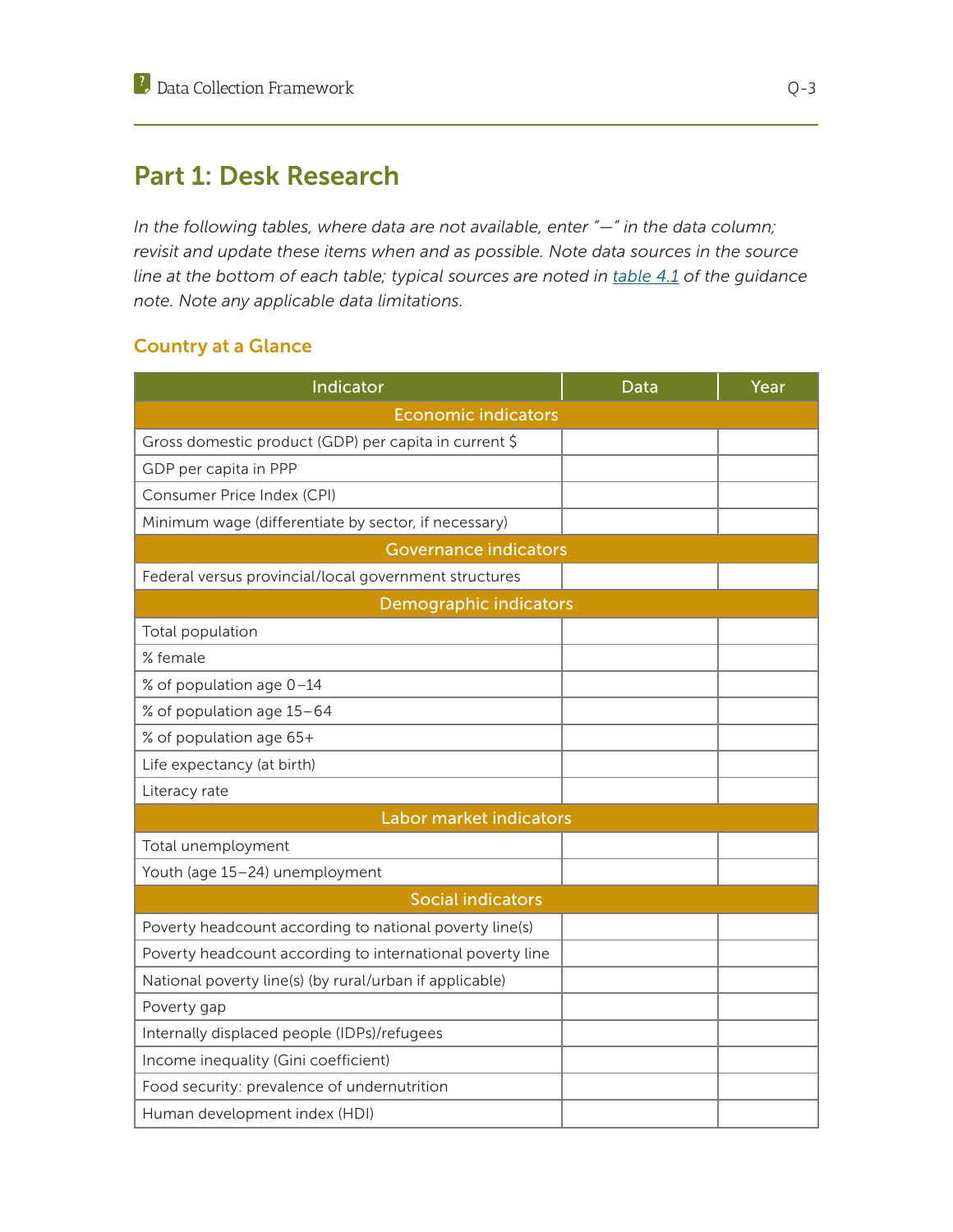| Indicator                            | Data | Year |
|--------------------------------------|------|------|
| HDI rank out of                      |      |      |
| Social spending as % of GDP          |      |      |
| Multidimensional poverty index (MPI) |      |      |

*Source:*

# Financial Sector: Policy, Regulations, and Providers

- 1. Which agency or agencies are involved in financial sector regulation? What is the scope of their mandates? List key legislation/regulations and date.
- 2. Which agency or agencies are responsible for payment oversight?
- 3. What is the basis for the regulation/oversight of retail payments? Is there a national payment system act? If so, when was it passed? If not, is there a bill pending or are there plans to enact such legislation?
- 4. Are there rules on the use of agents by banks/nonbanks for deposits and payments? Are there regulations on agent exclusivity? Are there regulations on interoperability between banks/nonbanks? Summarize and cite relevant regulations.
- 5. Are guidelines in place regulating e-money issuance? If not, are any rules drafted or pending? Provide relevant details.
- 6. Are modified know your customer (KYC) requirements in place for low-value accounts? Summarize and cite relevant regulations.
- 7. What forms of identification (ID) are required for an individual to open an account (e.g., national ID, passport, driver's license, birth certificate, employee photo ID)?
- 8. Is there a national ID? What percentage of the adult population has a national ID? Is there a central registry of this information that the SP program and/or financial institutions can access to facilitate beneficiary enrollment and/or account opening? Which agency is responsible, and how is it operated?
- 9. Are basic bank accounts available in the marketplace? What are their characteristics (e.g., fees, opening balance, minimum balance, maximum balance)? Who defines their characteristics (e.g., central bank, bankers' association)?
- 10. Which is the lead government agency responsible for financial inclusion, and what is its role? Is there a nongovernmental agency involved in financial inclusion (e.g., Financial Sector Deepening Kenya)? If so, what is its role?
- 11. Is there a financial inclusion strategy/policy? Does this policy reference social transfer recipients?
- 12. How is the financial sector divided, and how are these subsectors regulated?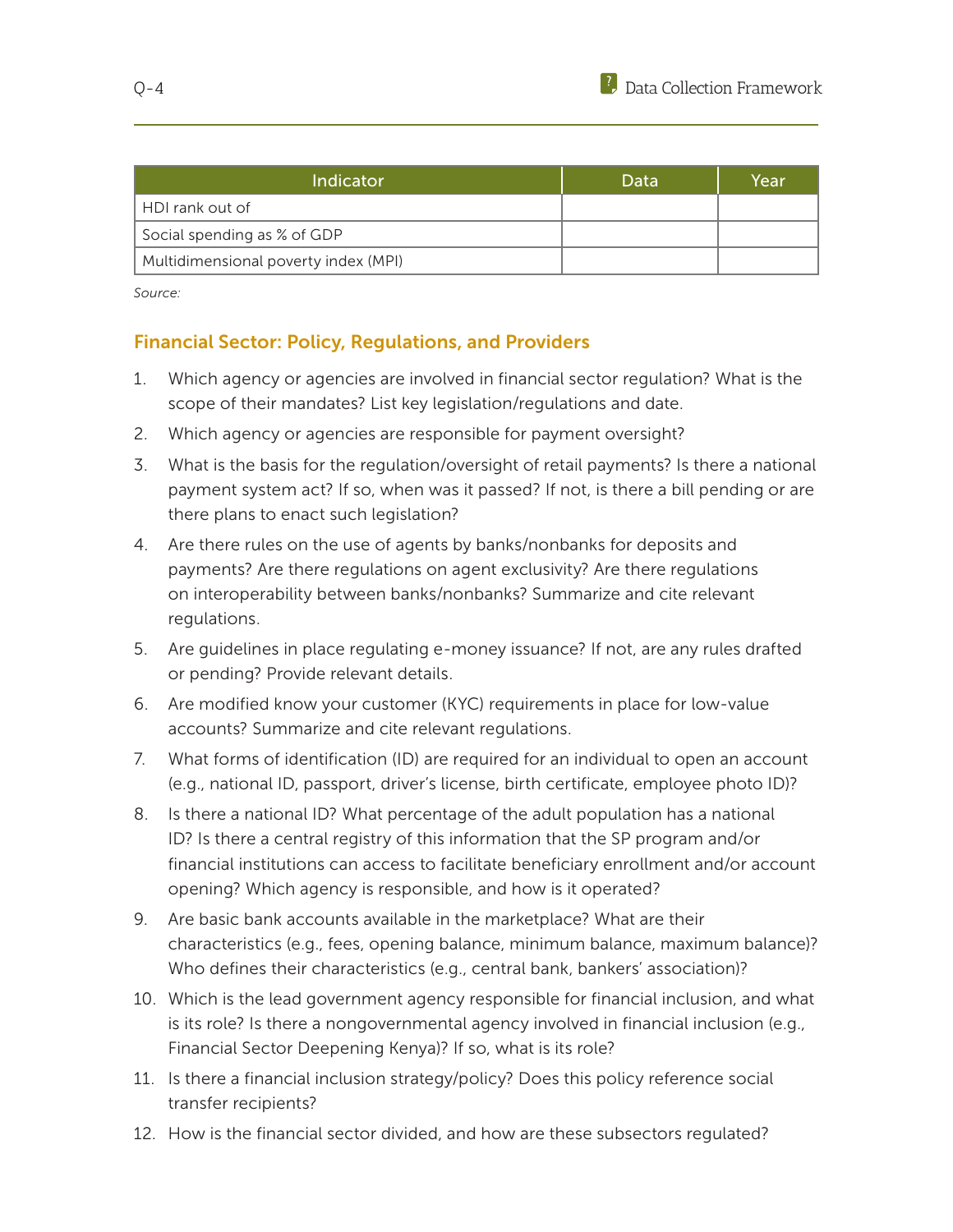| Provider                                            | Regulator |
|-----------------------------------------------------|-----------|
| Bank                                                |           |
| Deposit-taking microfinance institution (MFI)       |           |
| MFI                                                 |           |
| Savings and credit cooperative (SACCO)/credit union |           |
| Mobile network operator (MNO)                       |           |
| Other                                               |           |

13. How many financial service providers exist in each category?

| Provider           | Number of registered/licensed/regulated entities |
|--------------------|--------------------------------------------------|
| Bank               |                                                  |
| Deposit-taking MFI |                                                  |
| <b>MFI</b>         |                                                  |
| SACCO/credit union |                                                  |
| <b>MNO</b>         |                                                  |
| Other              |                                                  |

14. List all providers by type (bank, deposit-taking MFI, MFI, SACCO, etc.) and number of financial access points (automated teller machines [ATMs], branches, and agents).

| <b>Provider name</b> | Type $#$ of branches $#$ of ATMs $#$ of agents Other |  |  |
|----------------------|------------------------------------------------------|--|--|
|                      |                                                      |  |  |

15. Are there any third-party agent networks in the market? Which organizations use these agents?

| <b>Network</b> | Members of network | Number of agents |
|----------------|--------------------|------------------|
|                |                    |                  |

16. Are there any payment aggregators in the market? Which organizations are members?

| Name of switch | Members of network | Number of ATMs |
|----------------|--------------------|----------------|
|                |                    |                |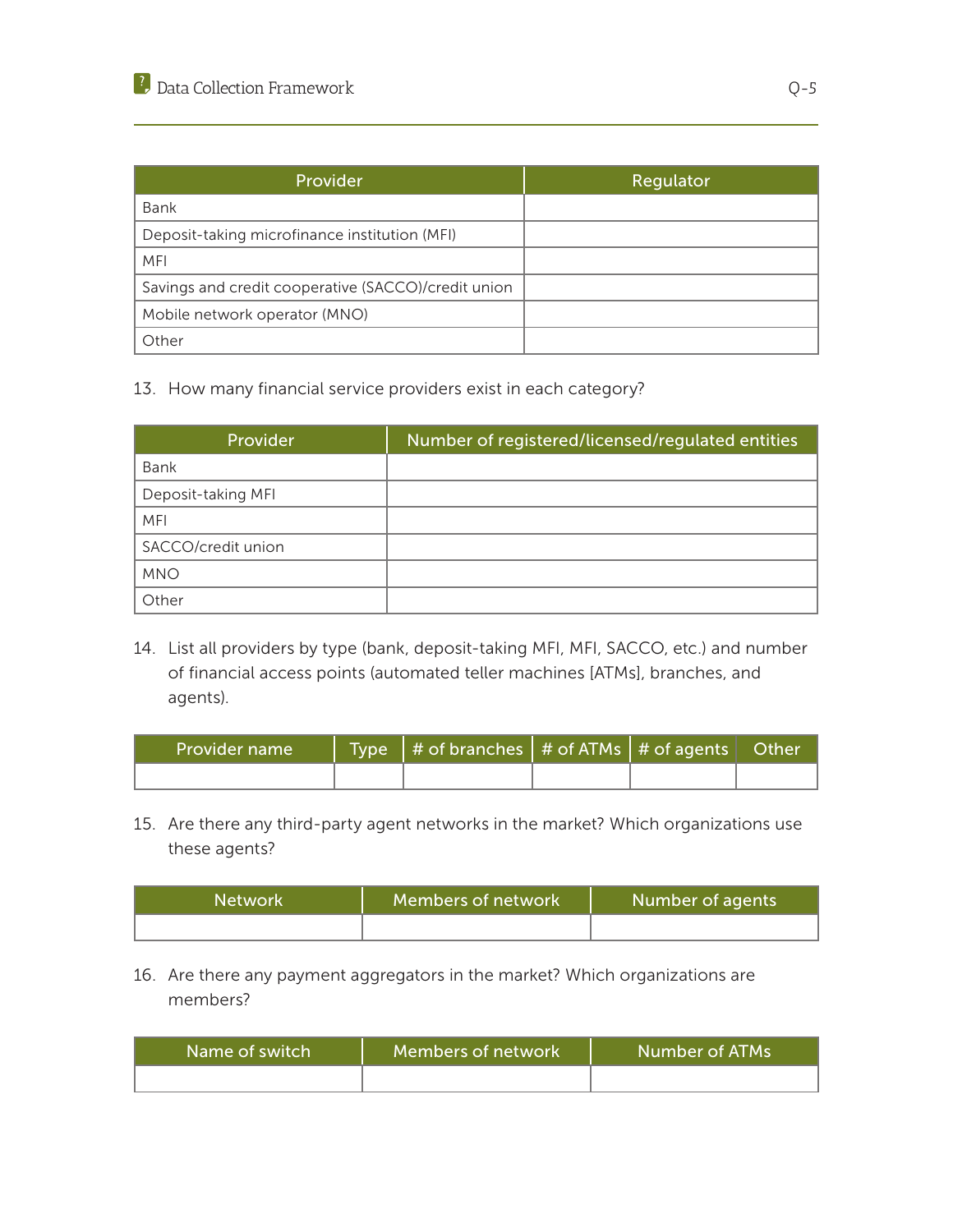17. Is mobile money available in the market? If so, list the MNO provider, the name of their product, partner bank, and numbers of customers and agents.

| Provider | Product | <b>Partner</b><br>bank | $#$ of | customers   # of agents   so <u>urce/date</u> \ | Data |
|----------|---------|------------------------|--------|-------------------------------------------------|------|
|          |         |                        |        |                                                 |      |

18. Who are the key providers of financial services for low-income customers?

# Financial Inclusion

| Indicator                                                       | Country | Region | Income<br>group | Year |
|-----------------------------------------------------------------|---------|--------|-----------------|------|
| Accounts (% of population age 15+)                              |         |        |                 |      |
| All adults                                                      |         |        |                 |      |
| Women                                                           |         |        |                 |      |
| Adults among poorest 40%                                        |         |        |                 |      |
| Young adults (% of population age 15-24)                        |         |        |                 |      |
| Adults living in rural areas                                    |         |        |                 |      |
| Domestic remittances in the past year (% of population age 15+) |         |        |                 |      |
| Sent remittances                                                |         |        |                 |      |
| Sent remittances via a financial institution                    |         |        |                 |      |
| Sent remittances via a mobile phone                             |         |        |                 |      |
| Sent remittances via a money transfer operator                  |         |        |                 |      |
| Received remittances                                            |         |        |                 |      |
| Received remittances via a financial institution                |         |        |                 |      |
| Received remittances via a mobile phone                         |         |        |                 |      |
| Received remittances via a money transfer operator              |         |        |                 |      |
| Savings in the past year (% of population age 15+)              |         |        |                 |      |
| Saved at a financial institution                                |         |        |                 |      |
| Saved using a savings club or person outside the<br>family      |         |        |                 |      |
| Saved any money                                                 |         |        |                 |      |
| Saved for old age                                               |         |        |                 |      |
| Saved for a farm business                                       |         |        |                 |      |
| Saved for education or school fees                              |         |        |                 |      |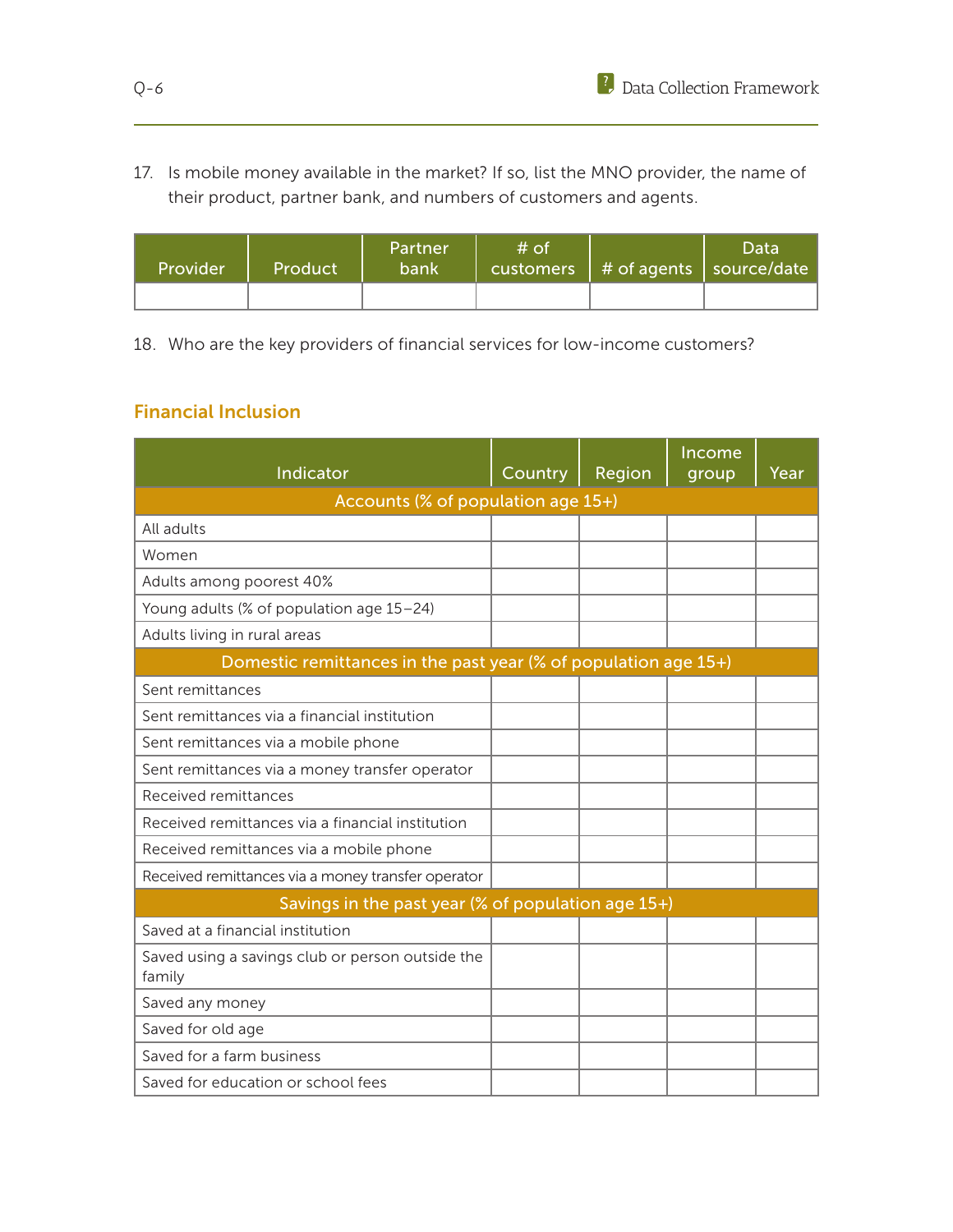| Indicator                                                     | Country | Region | Income<br>group | Year |
|---------------------------------------------------------------|---------|--------|-----------------|------|
| Additional financial inclusion data (% of population age 15+) |         |        |                 |      |
| Make payments electronically                                  |         |        |                 |      |
| Use account to receive government payments                    |         |        |                 |      |
| Paid for own health insurance (all)                           |         |        |                 |      |
| Paid for own health insurance (female)                        |         |        |                 |      |
| Paid for own health insurance (poorest 40%)                   |         |        |                 |      |
| Borrowed for health or medical purposes (all)                 |         |        |                 |      |
| Borrowed for health or medical purposes (female)              |         |        |                 |      |
| Borrowed for health or medical purposes<br>(poorest 40%)      |         |        |                 |      |

*Source:*

# Types of Government Payments and Means of Delivery

| Indicator                           | Mainly<br>cash                      | Mainly<br>checks | Mainly<br>electronic |  |  |  |
|-------------------------------------|-------------------------------------|------------------|----------------------|--|--|--|
|                                     | Government to person (G2P)          |                  |                      |  |  |  |
| Public sector salaries              |                                     |                  |                      |  |  |  |
| Pension and transfer payments       |                                     |                  |                      |  |  |  |
| Cash transfers and social benefits  |                                     |                  |                      |  |  |  |
|                                     | <b>Government to business (G2B)</b> |                  |                      |  |  |  |
| Procurement of goods and services   |                                     |                  |                      |  |  |  |
| Tax refunds                         |                                     |                  |                      |  |  |  |
|                                     | Person to government (P2G)          |                  |                      |  |  |  |
| Taxes                               |                                     |                  |                      |  |  |  |
| Utility payments                    |                                     |                  |                      |  |  |  |
| Payment for services, etc.          |                                     |                  |                      |  |  |  |
| <b>Business to government (B2G)</b> |                                     |                  |                      |  |  |  |
| Taxes                               |                                     |                  |                      |  |  |  |
| <b>Utilities</b>                    |                                     |                  |                      |  |  |  |
| Benefit transfers                   |                                     |                  |                      |  |  |  |

*Source:*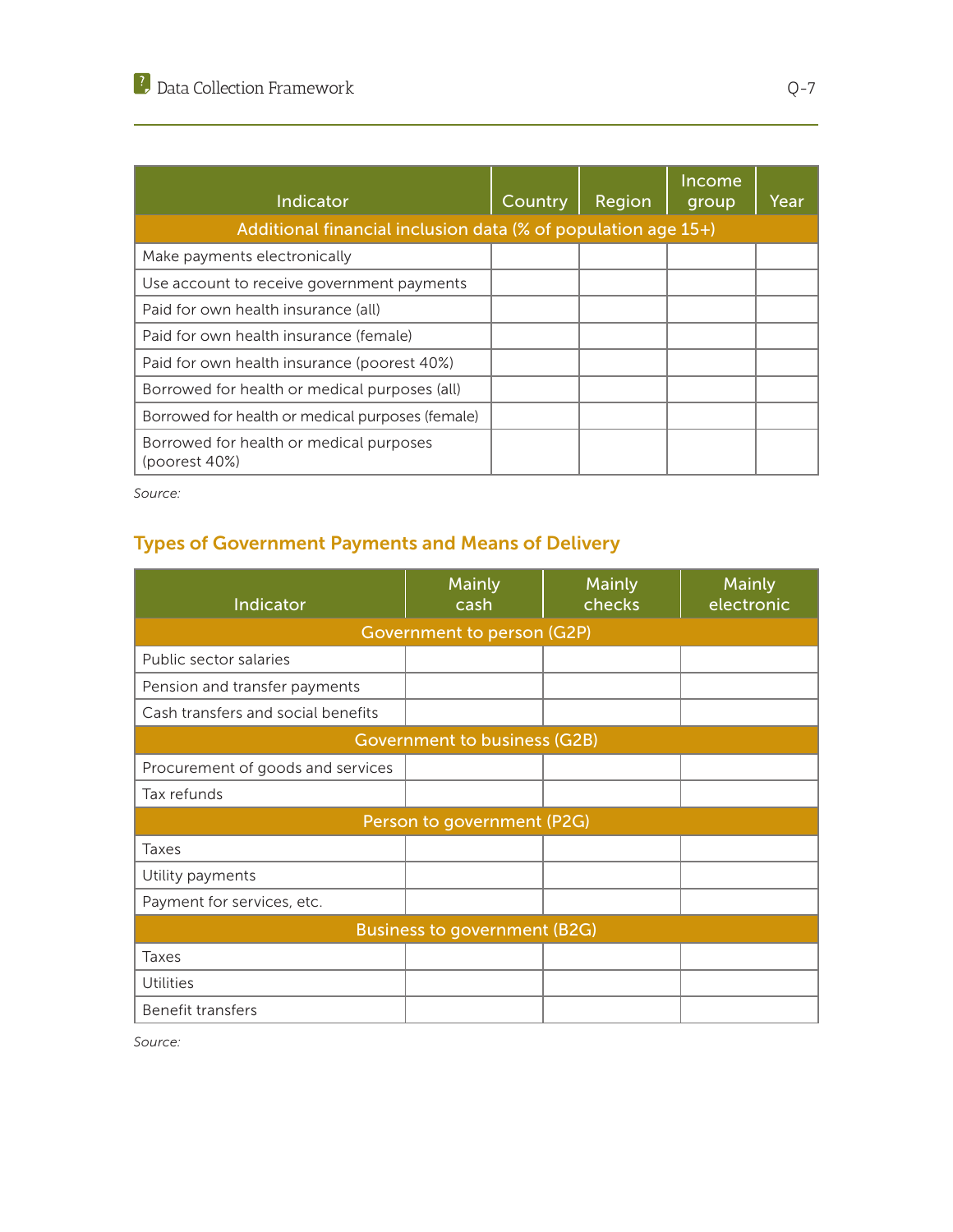# Mobile Network Coverage and Affordability

| <b>Indicator</b>                                                | Data | Date |
|-----------------------------------------------------------------|------|------|
| % population covered by mobile network (total and by gender)    |      |      |
| % of individuals who own a mobile phone (total and by gender)   |      |      |
| Mobile phone subscriptions per 100 people (total and by gender) |      |      |
| % mobile account ownership, age 15+                             |      |      |
| % mobile account ownership female, age 15+                      |      |      |
| % mobile account ownership poorest 40% age 15+                  |      |      |
| % mobile account ownership rural, age 15+                       |      |      |

*Sources:*

# Country SP Background

- 1. Is there a national SP strategy or policy? If so, when was it enacted, and what areas does it cover? If not, are there plans to implement one?
- 2. Which government entities are responsible for SP? Are there separate bodies involved in policy, oversight, and implementation? If so, what are these?
- 3. How would you categorize the SP system? Choose one of the following and add any clarifying statements necessary.
	- a. Clean slate: no SP programs or very few fragmented pilot programs
	- b. **Early stage:** very few SP programs
	- c. Transition: existing SP programs are looking to modernize the systems associated with them
	- d. Mature: large number of well-coordinated SP programs that rely on up-todate associated systems
- 4. List any other important information about the SP system (e.g., level of coverage, incidence of coverage by income quintile, poverty alleviation effects).

# Basic SP Program Information (per Program)

1. Please provide copies of any operations manuals and recent reports (both financial reports and process evaluations) on the program including any monitoring and evaluation studies.

*For the following data, please state the as at date:*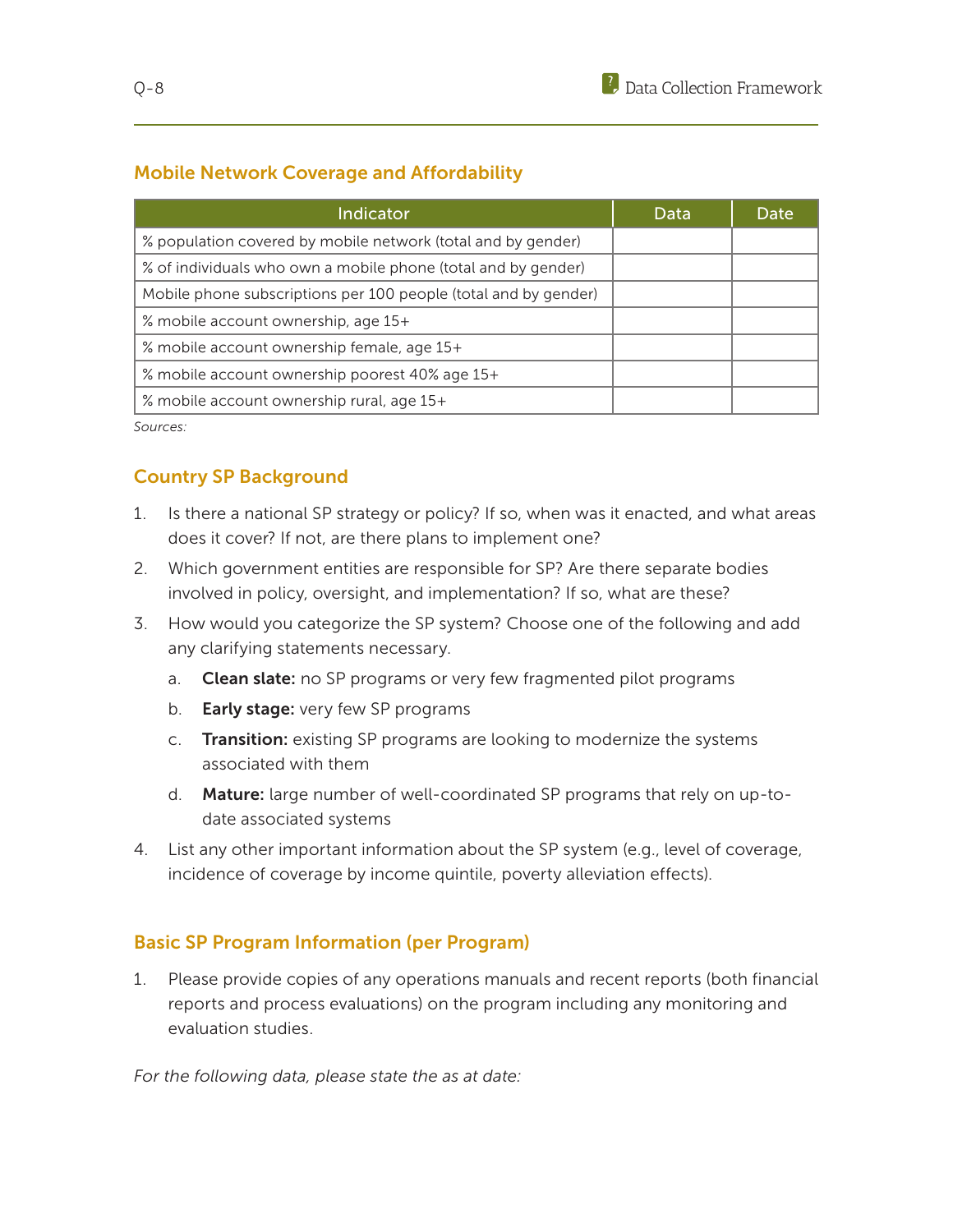| 2. Program name                                                                    |                                                                                                                                                                       |
|------------------------------------------------------------------------------------|-----------------------------------------------------------------------------------------------------------------------------------------------------------------------|
| 3. Implementing agency                                                             |                                                                                                                                                                       |
| 4. Year started                                                                    |                                                                                                                                                                       |
| 5. Type of beneficiaries                                                           | E.g., orphans and vulnerable children, elderly, disabled, poor?                                                                                                       |
| 6. Conditionality                                                                  | Yes/no; brief description                                                                                                                                             |
| 7 <sup>1</sup><br>Number of<br>households/<br>beneficiaries receiving<br>transfers |                                                                                                                                                                       |
| 8. % of population<br>covered                                                      |                                                                                                                                                                       |
| 9. Frequency of<br>payment                                                         |                                                                                                                                                                       |
| 10. Value of transfer                                                              | In payment currency; if different types of beneficiaries receive<br>different amounts, this should be detailed; also include an average<br>grant per recipient figure |

*The following questions should be answered for each payment mechanism used; provide a unique number and name for each mechanism.* 

| 11. Payment mechanism<br>number/name                          |                                                          |
|---------------------------------------------------------------|----------------------------------------------------------|
| 12. Payment approach                                          | • Outsourced (to a PSP)                                  |
|                                                               | In-house<br>۰                                            |
| 13. PSP                                                       | • Commercial bank                                        |
|                                                               | State bank<br>$\bullet$                                  |
|                                                               | Post office<br>$\bullet$                                 |
|                                                               | Mobile network operator<br>$\bullet$                     |
|                                                               | Microfinance institution<br>$\bullet$                    |
|                                                               | Savings and credit cooperative/credit union<br>$\bullet$ |
|                                                               | $\bullet$ NGO                                            |
|                                                               | None<br>$\bullet$                                        |
| 14. Start and end dates of<br>PSP contract with SP<br>program |                                                          |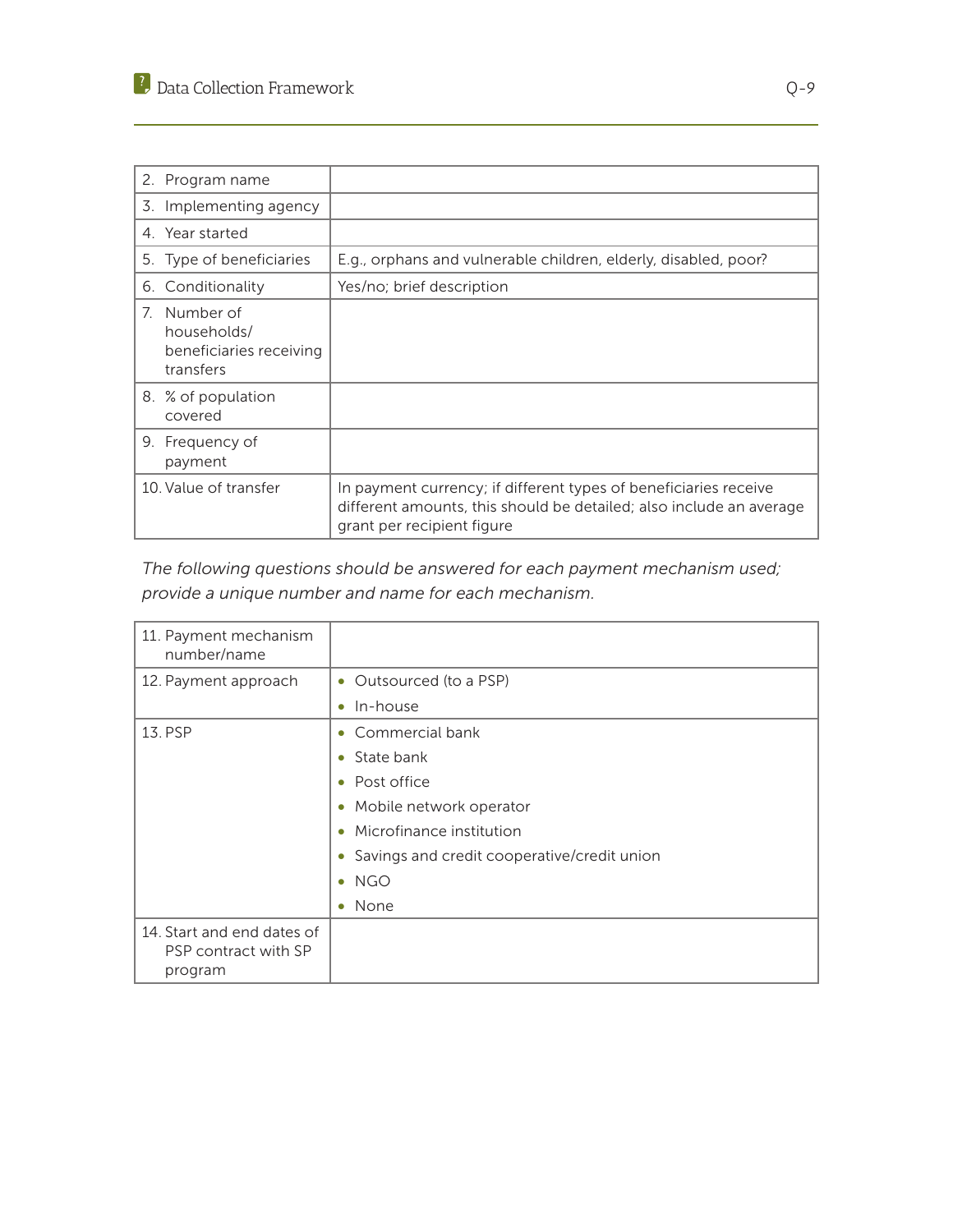

| 15. Payment instrument                                     | Manual: cash                                                                                                                                                                              |
|------------------------------------------------------------|-------------------------------------------------------------------------------------------------------------------------------------------------------------------------------------------|
|                                                            | Manual: voucher                                                                                                                                                                           |
|                                                            | Electronic: e-voucher                                                                                                                                                                     |
|                                                            | Electronic: payment card, prepaid                                                                                                                                                         |
|                                                            | Electronic: payment card, magstripe debit<br>$\bullet$                                                                                                                                    |
|                                                            | Electronic: payment card, smart<br>$\bullet$                                                                                                                                              |
|                                                            | Electronic: mobile money<br>$\bullet$                                                                                                                                                     |
|                                                            | Other                                                                                                                                                                                     |
| 16. Account                                                | None provided<br>$\bullet$                                                                                                                                                                |
|                                                            | Nontraditional account                                                                                                                                                                    |
|                                                            | Bank account                                                                                                                                                                              |
| 17. Access to other<br>financial services                  | Explain                                                                                                                                                                                   |
| 18. Use of financial<br>services supported/<br>encouraged? | Yes/no, indicating the services (e.g., mandatory savings, matched<br>savings, seed account, lottery, financial literacy training) and<br>organization providing the support/encouragement |
| 19. Payment point(s)                                       | • Government administrative office                                                                                                                                                        |
|                                                            | Government health center                                                                                                                                                                  |
|                                                            | Government school                                                                                                                                                                         |
|                                                            | Bank branch                                                                                                                                                                               |
|                                                            | Bank agent                                                                                                                                                                                |
|                                                            | Mobile money agent                                                                                                                                                                        |
|                                                            | ATM<br>۰                                                                                                                                                                                  |
|                                                            | Other                                                                                                                                                                                     |
| 20. Payment point<br>administrator(s)                      | SP program official                                                                                                                                                                       |
|                                                            | Local government official<br>$\bullet$                                                                                                                                                    |
|                                                            | Community representative                                                                                                                                                                  |
|                                                            | PSP agent                                                                                                                                                                                 |
|                                                            | PSP staff<br>$\bullet$                                                                                                                                                                    |
|                                                            | Other<br>$\bullet$                                                                                                                                                                        |
| 21. Authentication<br>approach                             | Manual: community verification<br>$\bullet$                                                                                                                                               |
|                                                            | Manual: national ID card checked<br>$\bullet$                                                                                                                                             |
|                                                            | Manual: program ID checked<br>$\bullet$                                                                                                                                                   |
|                                                            | Electronic: one-factor authentication<br>$\bullet$                                                                                                                                        |
|                                                            | Electronic: two-factor authentication<br>$\bullet$                                                                                                                                        |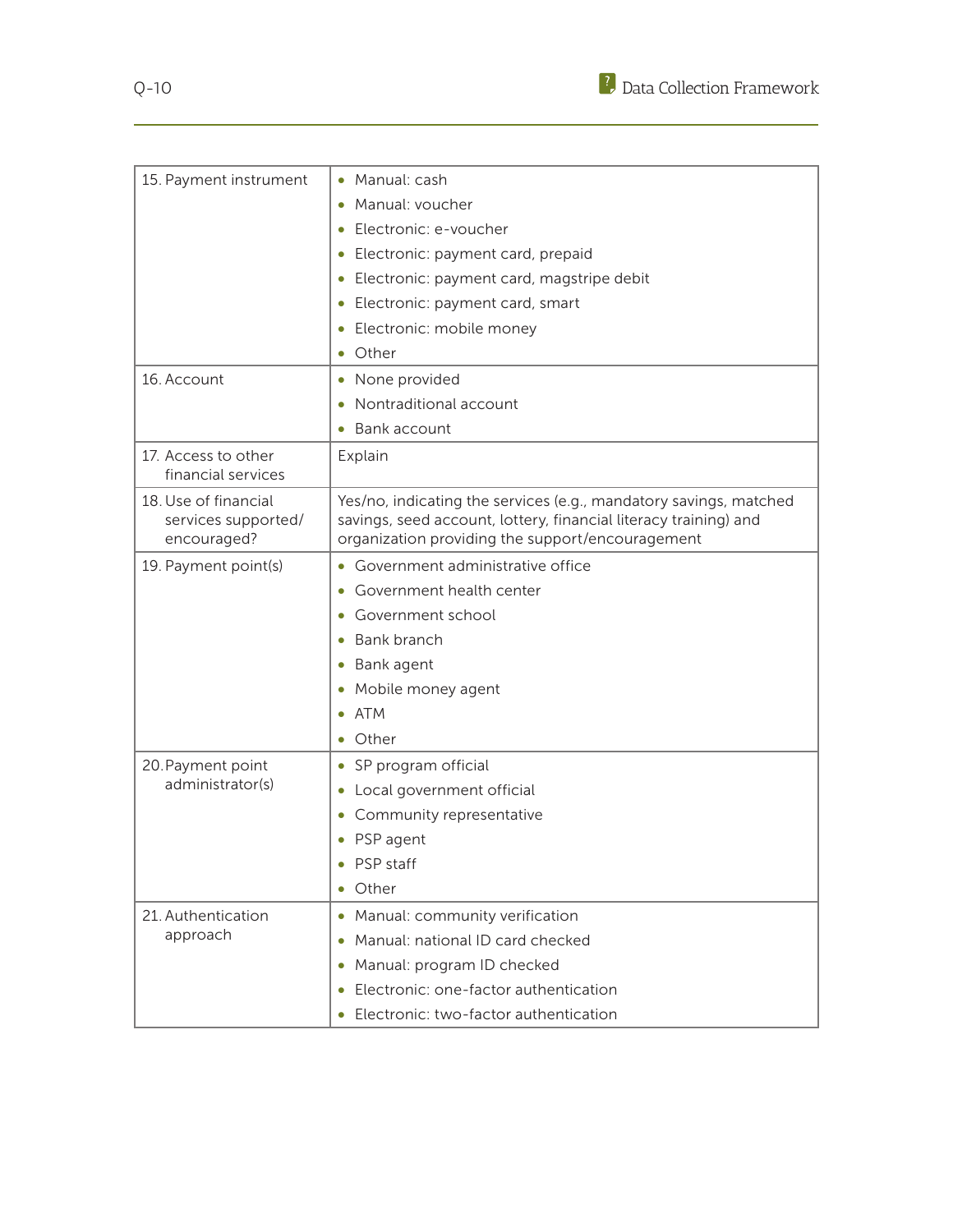| 22. Electronic<br>authentication<br>factor(s)                     | Something you have: national ID/program ID (electronic reader)                                                                   |
|-------------------------------------------------------------------|----------------------------------------------------------------------------------------------------------------------------------|
|                                                                   | Something you have: payment card<br>$\bullet$                                                                                    |
|                                                                   | Something you have: SIM card<br>$\bullet$                                                                                        |
|                                                                   | Something you know: PIN<br>$\bullet$                                                                                             |
|                                                                   | Something you know: password                                                                                                     |
|                                                                   | Something you are: biometric, fingerprint                                                                                        |
|                                                                   | Something you are: biometric, voice<br>$\bullet$                                                                                 |
|                                                                   | Something you are: biometric, iris                                                                                               |
| 23. Alternative<br>authentication<br>approach                     | Yes/no; identify as per Q21-22; explain when alternative<br>authentication would be used                                         |
| 24. Transaction device<br>(electronic only)                       | • Automated teller machine (ATM)                                                                                                 |
|                                                                   | Point of sale (POS) device<br>۰                                                                                                  |
|                                                                   | Mobile phone<br>$\bullet$                                                                                                        |
| 25. Transaction<br>communication<br>(electronic only)             | Online: mobile network<br>۰                                                                                                      |
|                                                                   | Online: VSAT (very small aperture terminal)<br>$\bullet$                                                                         |
|                                                                   | Offline: batch settlement<br>$\bullet$                                                                                           |
| 26. Other SP programs<br>using this payment<br>delivery mechanism |                                                                                                                                  |
| 27. Number of house-<br>holds paid this way                       |                                                                                                                                  |
| 28.% of households paid<br>this way                               |                                                                                                                                  |
| 29. Record of<br>beneficiaries and<br>transactions                | How is record maintained (manual, spreadsheets, electronic MIS);<br>is record of transactions linked to record of beneficiaries? |

- 30. What is the average time needed for beneficiaries to collect their payments (waiting time + transaction time)? (hours/minutes)
- 31. How many payment and/or access points are there? How were these selected? Are there minimum travel times or distances in place? How is this monitored?
- 32. What is the average travel time for beneficiaries to reach the payment point or access point? (hours/minutes; two-way)
- 33. How are beneficiaries traveling to payment points/access points? If they are using transportation what is the cost of this transportation? (two-way, in local currency)
- 34. How are beneficiaries educated about the payment process? What areas are covered (timing of transfer, value of transfer and its calculation, payment process, complaints mechanism etc.)?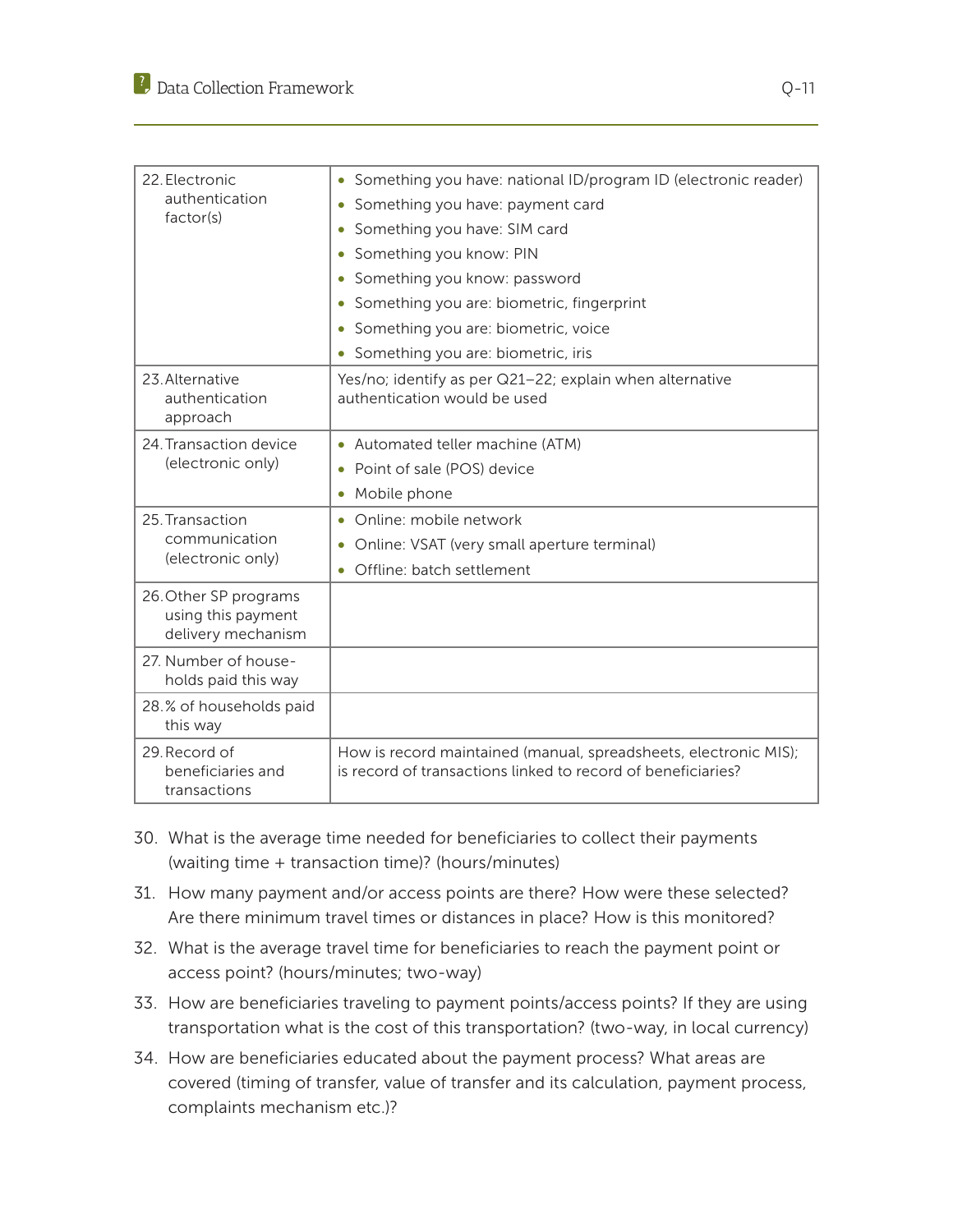- 35. Are there complaints? Is there an appeals mechanism? If so, please describe how payment related issues are identified and resolved?
- 36. What happens if a beneficiary is unable to collect their transfer on the designated payment day? (Do they forfeit the payment, have a chance to collect it a bit later, or have to wait until the next payment period?)
- 37. Can beneficiaries withdraw funds through mainstream payment infrastructure used by the general population (e.g., though ATMs, bank branches, bank agents, mobile money agents) and/or has specialized stand-alone payment points been established just for use by beneficiaries? What is the reason for this approach?

# Part 2: Key Respondent Interviews

# Program Administrator (Implementing Agency)

#### Agency Head/Senior Program Staff

- 1. What is your role in payment delivery?
- 2. What is the government's motivation for being involved in this assessment? What are the particular issues it seeks to address through this exercise?
- 3. What is the government/donor agenda with regard to G2P payments and SP cash transfers in particular? Which agencies are involved?
- 4. How does the payment delivery mechanism used in this program compare to that used in other programs?
- 5. Is there SP systemwide coordination on payment delivery? Please describe. For example, do the different SP programs use a common ID, or do individual programs create and use their own ID documents? Are SP agencies coordinating/ collaborating with the national ID issuer or other players in ID registration?
- 6. Does the payment mechanism include any specific provisions to ensure inclusion and ease of access for female beneficiaries? Do you think any such measures are needed?
- 7. What are your future plans for payment delivery (e.g., new procurement, transition from manual to electronic payments, additional features such as a bank account, training, linkage to other financial services to support graduation)?
- 8. If you shift, or are planning to shift, to digital cash transfers, what are the main reasons and objectives behind that decision? What evaluation will be/has been done to take the decision? How will you train beneficiaries in the use of this new payment mechanism? How do you train them in the use of the current mechanism?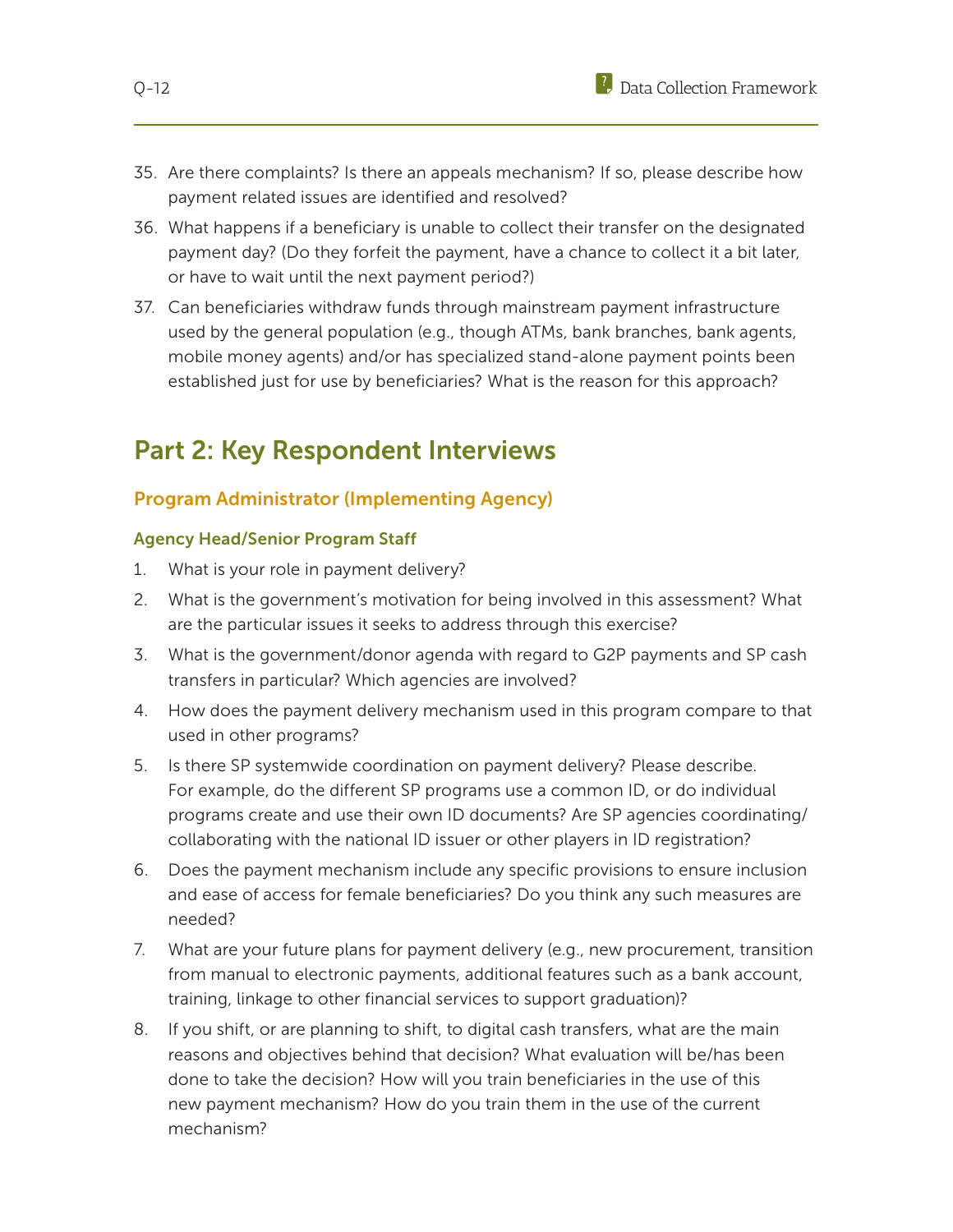- 9. What data are collected from beneficiaries? Do you have a policy on data privacy and protection? If so, is it in writing, and how is it communicated to staff? Do you inform beneficiaries about data usage and protection?
- 10. How do you feel about using biometrics for beneficiary authentication in your payment mechanism?

#### Payment Manager

- 1. What is your role in payment delivery?
- 2. How were the needs of beneficiaries identified and incorporated in the initial design of the payment delivery mechanism (e.g., FGD, household surveys consulted, other types of consumer research)?
- 3. How are beneficiaries trained in the use of the payment delivery mechanism and in understanding any conditions attached to the payment?
- 4. Is there a regular process for collecting beneficiary feedback, experiences, and behavioral insights for program quality and impact management?
- 5. If multiple payment delivery mechanisms are used, what is the basis for allocating beneficiaries to the different mechanisms? Do beneficiaries have a choice? Will they have a choice in the future?
- 6. Are beneficiaries charged any fees, or is collecting/cashing payments or making withdrawals free? If a transaction account is provided or required, is the cost of opening/maintaining the account paid by the beneficiary?
- 7. Is there any evidence of beneficiaries having to pay informal charges or bribes to access their payment? If so, what percentage of beneficiaries are affected, and what is the typical amount charged?
- 8. What measures are in place to mitigate the risk of fraud or robbery? Have beneficiaries or participating agents/merchants ever experienced problems with fraud or robbery of their transfers?
- 9. Is a schedule of payments set in advance, establishing the dates of each payment window? How are payment dates communicated to all parties involved in the payment value chain (program field staff, PSP, local authorities, beneficiaries)? How far in advance is this information shared? Were any of the last three payments late?
- 10. If an in-house payment point administrator or external PSP is used, why and how are they motivated to provide service to the program? What is their level of commitment/interest to continued delivery of payments? Is this commitment/ interest likely to increase/decrease in the future, and why? Are allowances and service fees paid in full and on time?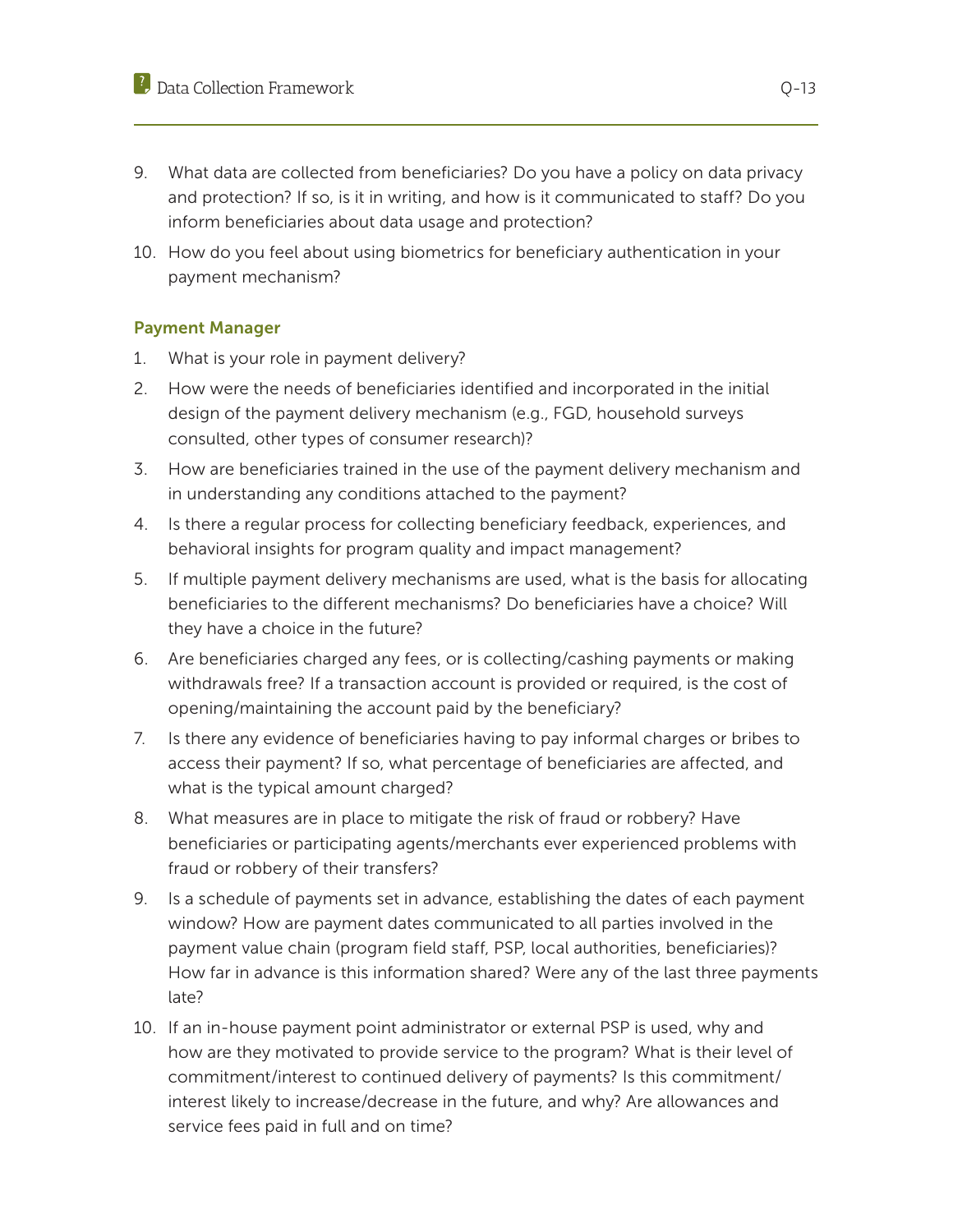- 11. Are there written procedures covering payments? Do these reflect the actual practice of making payments? When was the procedure last updated? What changes to these procedures might increase efficiency?
- 12. What challenges do beneficiaries face in collecting their payments? Are there particular groups that have difficulty accessing payments (e.g., women, the elderly)?
- 13. What are the major administrative challenges/problems in delivering payments? What are the standard causes of delay? Are there measures in place to mitigate some of these?
- 14. Have any changes been made to the payment procedures recently? How were these changes identified? Were the changes easy to implement? How were they communicated to the beneficiaries?
- 15. How do you receive reports on payment activities? Are these reports in summary form or of individual transactions? How quickly is this information made available to you?
- 16. What is used to confirm/authenticate the identity of recipients at the time of payment? Why was this means of confirmation/authentication selected?
- 17. Are there any problems with lack of a national ID within the beneficiary population?
- 18. Do you use alternative recipients where the target beneficiary has no ID? If so, what are the eligibility criteria for alternates?
- 19. How many recipients use an alternate?
- 20. Does the program have a policy of supporting recipients/beneficiaries in acquiring an ID?
- 21. How do you feel about using biometric information for recipient/beneficiary authentication?
- 22. How is the payments list/payroll created? If it is created through a third party (e.g., a PSP), how is this done?
- 23. Into what type of an account or system are payments transferred (e.g., transaction account, prepaid card, mobile wallet)?
- 24. Are there any fees that beneficiaries have to pay for withdrawing their transfers? Does the program cover any of these fees? If so, what portion of the fees are borne by the program (e.g., one withdrawal per payment period)?
- 25. What types of transaction does this account or system provide to beneficiaries (e.g., withdrawals, deposits, money storage, money transfers, receipt of other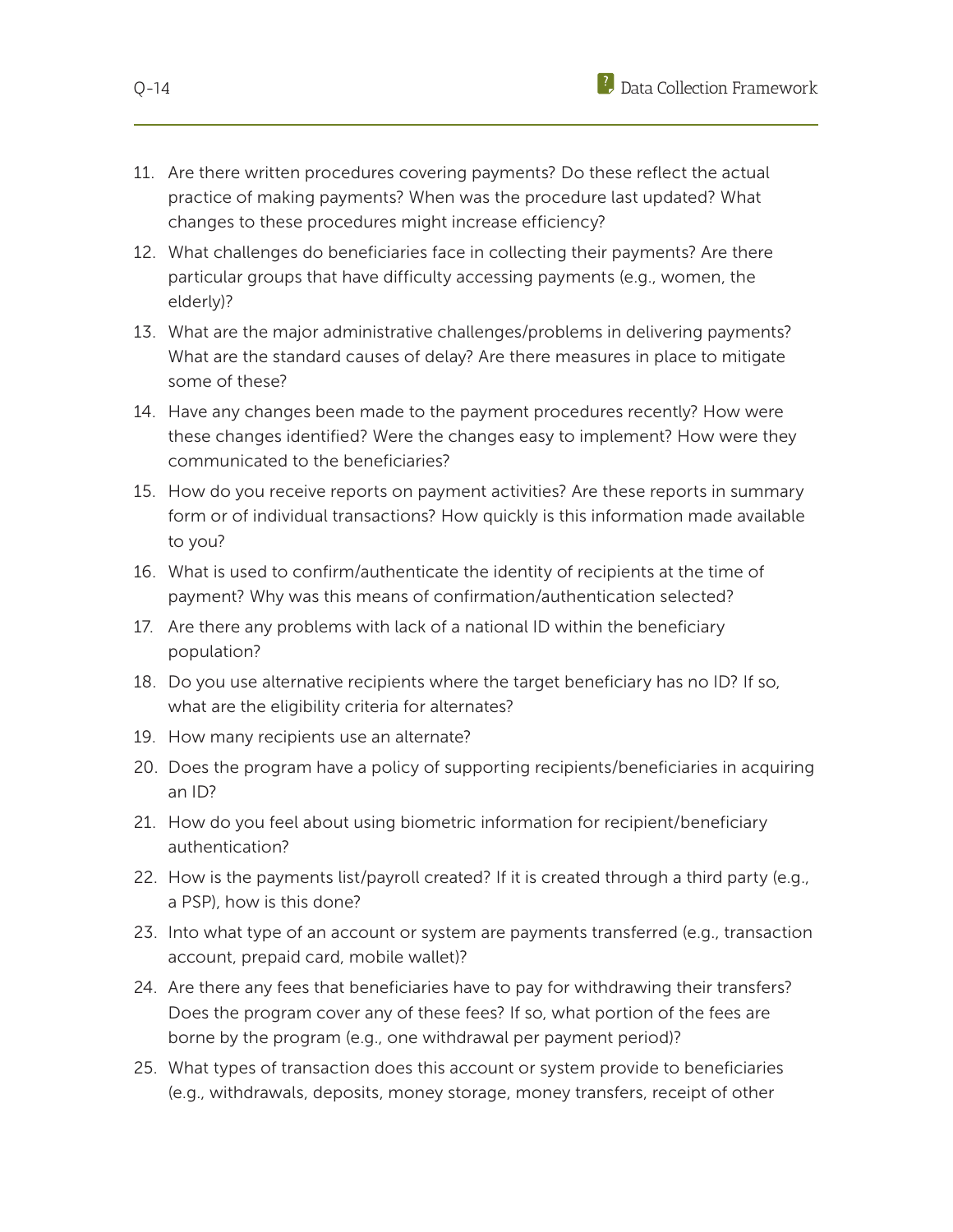payments, bill payments, access to a savings account, access to credit, access to insurance)?

- 26. Are there fees associated with any of these services? Does the program cover all or any part of these fees?
- 27. Of the services available, which ones are actually used by the beneficiaries?
- 28. If an account is provided, can the beneficiary use it to receive additional transfers and/or for savings?
- 29. If an account is provided, is it used by other government programs to deliver cash transfers or other G2P payments?
- 30. What is the account's level of interoperability?
- 31. Why was this type of account or payment system selected?

#### Finance and Audit

- 1. What is your role in payment delivery?
- 2. What are the costs of payment delivery?
- 3. What percentage of the administrative budget is spent on payment delivery?
- 4. If a PSP is involved, what fees do they charge? What is the fee per payment? What is the fee as a percentage of the value of the total transfer?
- 5. Are there any issues surrounding budget allocations for payment delivery costs?
- 6. What are the sources of funding for the program? What are the stages involved in releasing funds to pay beneficiaries? Is there a written list describing every stage of the funds flow? Are there ever any problems with delayed upstream funding that delays disbursement to beneficiaries? When did this last happen? How long was the delay? Was the delay communicated to beneficiaries?
- 7. How frequently are payment process monitoring and evaluation, audit, and fiduciary risk assessment activities carried out? What aspects of payment delivery are covered by these exercises?

#### **Procurement**

- 1. What is your role in payment delivery?
- 2. Are there rules in place that determine the type of organization that may act as a PSP?
- 3. Are there rules in place to determine the basis for awarding the contract, i.e., the tender process?
- 4. Are there rules determining the length of the contract?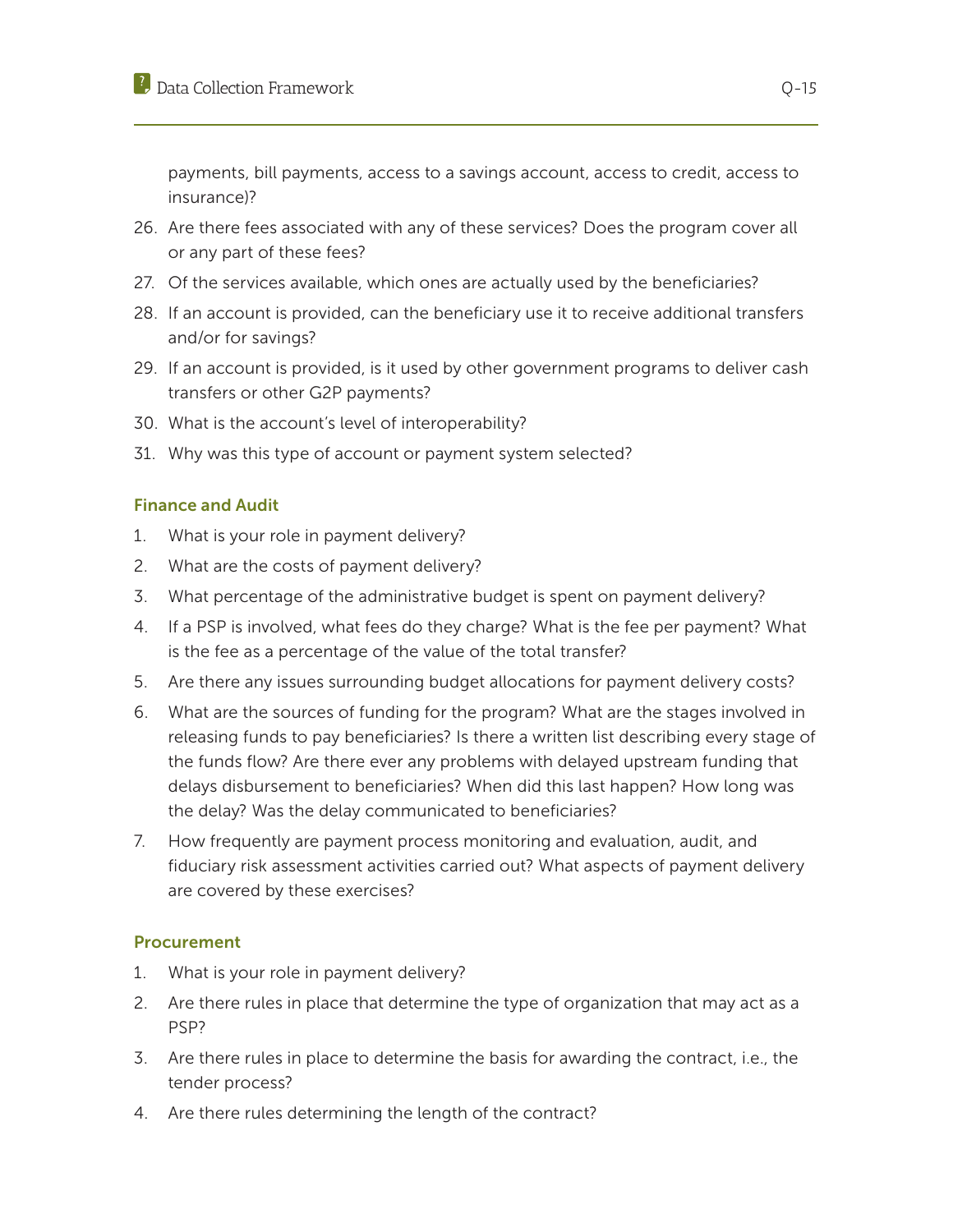- 5. How long did the last procurement process take to result in a contract with the PSP?
- 6. Were the needs of the program and its beneficiaries reflected in PSP selection?
- 7. Were there any challenges/difficulties surrounding procurement of the PSP (e.g., market unable to meet requirements)?
- 8. Are there any changes to the procurement rules that may make future PSP procurements easier/harder?
- 9. Are there any other procurement issues that may support or undermine PSP selection?
- 10. Is there a procurement process currently under way or forthcoming?

#### Field Staff

- 1. What is your role in payment delivery?
- 2. How far in advance do you hear about payment dates? When is this communicated to beneficiaries and how (e.g., via short message service [SMS], through implementing partners or community leaders)?
- 3. Are there written procedures covering payments? Do these reflect actual practice in making payments? When were the procedures last updated? What changes to these procedures might increase efficiency?
- 4. What challenges do beneficiaries face in collecting their payments? Are there particular groups that have difficulty accessing payments (e.g., women, the elderly)?
- 5. What are the major administrative challenges/problems in delivering payments? What are the standard causes of delays? Are measures in place to mitigate some of these?
- 6. Have any changes been made to the payment procedures recently? How were these changes identified? Were the changes easy to implement?
- 7. Do you collect and evaluate beneficiary feedback in a systematic way? If so, is this feedback used at the program management level or shared with other stakeholders for program adjustments?
- 8. Who do beneficiaries contact if they have a problem?

# SP Policy Maker

1. Are individual SP programs coordinated/harmonized across the sector (e.g., through the use of a central registry, procurement of PSPs for all programs)?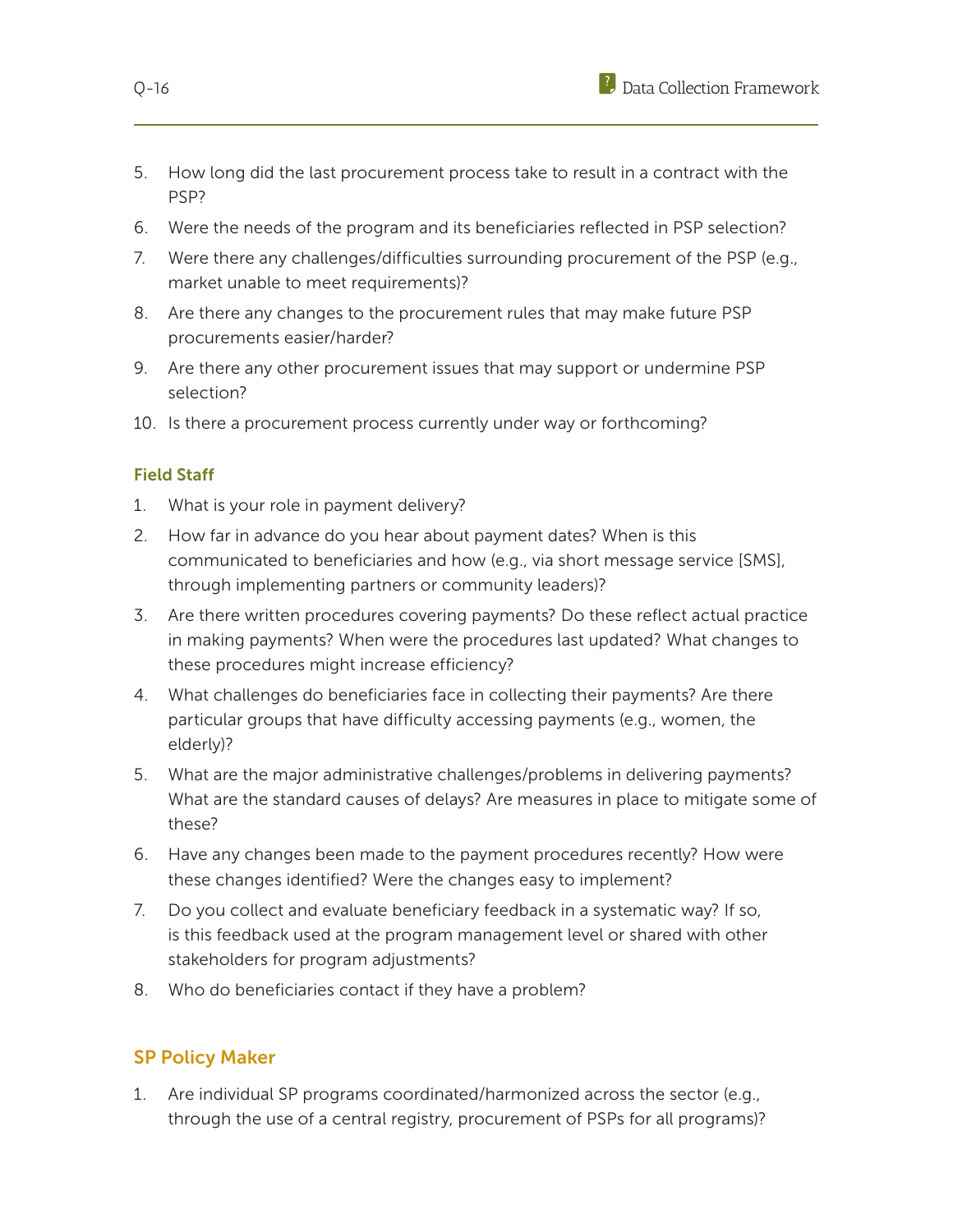- 2. Is there a specific policy regarding the payment delivery mechanism for SP cash transfers?
- 3. What are the key future developments for SP?
- 4. What are your future plans for payment delivery (e.g., transition from manual to electronic delivery)?

# Program Funders (Donor/Government)

- 1. What are your funding intentions for the SP program and for the SP system in general?
- 2. What are your views of the payment delivery mechanisms (pros and cons, risks; e.g., security, value for the money)?
- 3. How would you like to see payment delivery in the future (e.g., transition from manual to electronic delivery)?
- 4. What risks and challenges do you see that may affect the delivery and use of cash transfers?

# Financial Sector/Payment System Regulator and Specialists

*Includes personnel responsible for the national payment system, banking supervision, and financial inclusion (e.g., representatives of the central bank, the ministry of finance, Financial Sector Deepening, and/or the United Nations Capital Development Fund).*

- 1. What are the major challenges/barriers to delivering financial services to the poor?
- 2. What are the priorities in terms of financial inclusion, in particular for poor/ excluded individuals?
- 3. What is the government's agenda with regard to G2P payments and SP cash transfers in particular?
- 4. What are the recent and foreseen developments and regulatory adjustments in the national payment system (e.g., new regulations/legislation, products, providers)? What has been the impact of these changes for the market in general and for (digital) SP cash transfers in particular?
- 5. How would you characterize the levels of interoperability in the market? Is there a national payments aggregator providing interoperability to retail customers between banks and nonbanks (mobile money, etc.)? If so, which channels and instruments are interlinked through that switch/aggregation platform?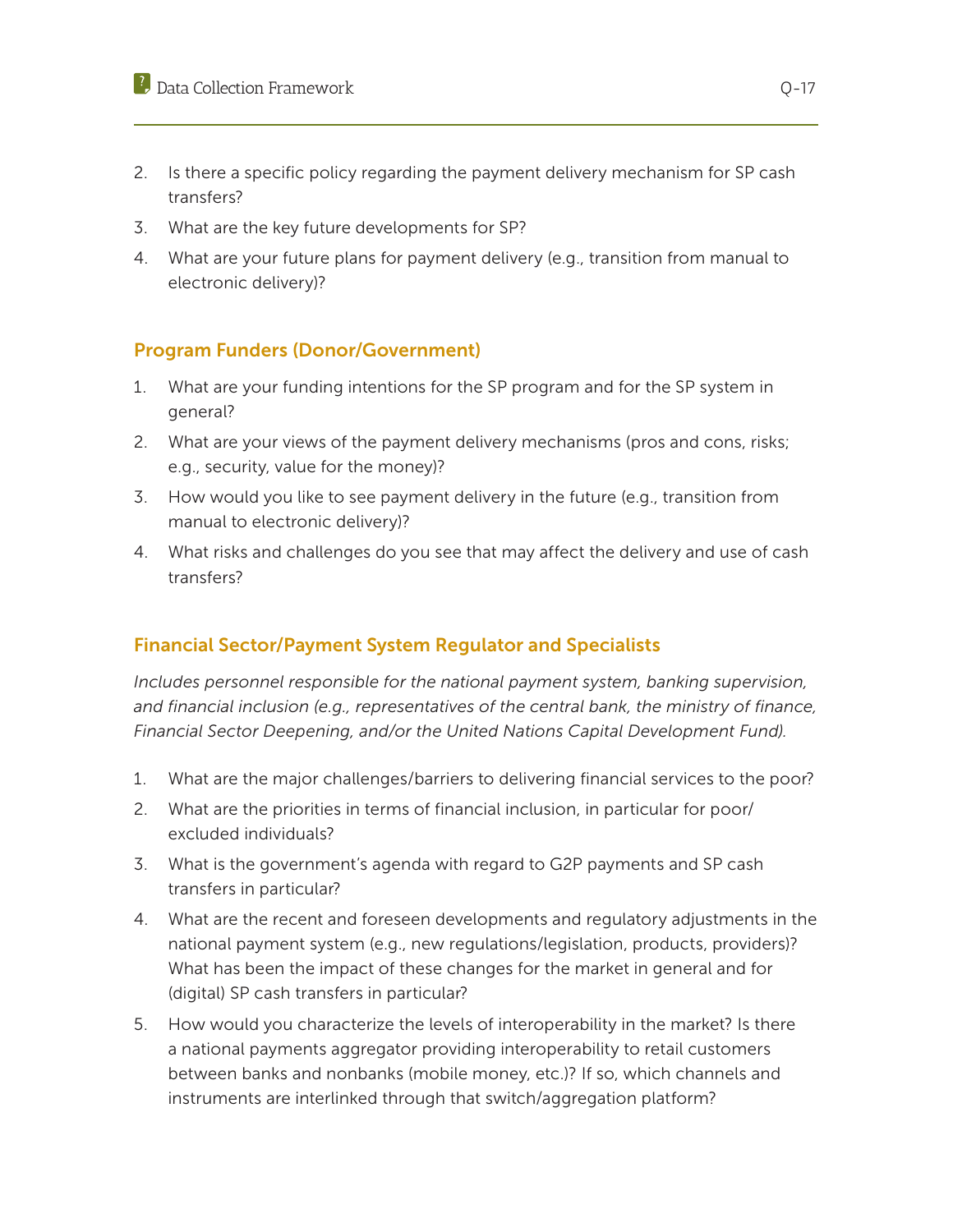- 6. How competitive is the market for retail accounts and financial services, particularly for the poor and underserved consumer segments?
- 7. What role and responsibilities do you as the regulator have in facilitating (digital) delivery of SP cash transfers?

# Payment Service Providers (Potential and Existing)

*Includes banks, MNOs, payment aggregators, and other existing and potential PSPs.*

- 1. Summarize your activities in the market. What is your position in the market in relation to your competitors?
- 2. What is your national coverage, in terms of number of branches, agents, ATMs; percentage of the population covered; and strategic partnerships (e.g., mobile money schemes, banks, aggregators in rural, suburban, and urban regions)?
- 3. How many active customers do you have (for financial institutions, activity within the past three months; for mobile money, 30-, 60-, and 90-day active customer base)?
- 4. What do you require to open an account and make transactions/transfer funds (e.g., national ID card, proof of address)?
- 5. What customer segments do you serve? Do you serve low-income customers? Which products and services are tailored to their needs? What are the features, terms, and conditions of these products (including fees and charges)?
- 6. What experience do you have in delivering low-value payments to low-income individuals (in remote areas)? What challenges are associated with this work?
- 7. What is your level of interest in delivering SP cash transfers (low, medium, high)? Why?
- 8. Do you think there is a long-term value for your business in delivering SP cash transfers?

# Payment Service Providers (Existing)

- 1. What was your motivation for becoming the PSP for this program?
	- a. Earning fee revenue from cash transfer program (government/donor)—fee per payment or account
	- b. Earning fee revenue from new clients—fees from account activity, profit from each account
	- c. Cross-selling to new clients, other revenue-generating services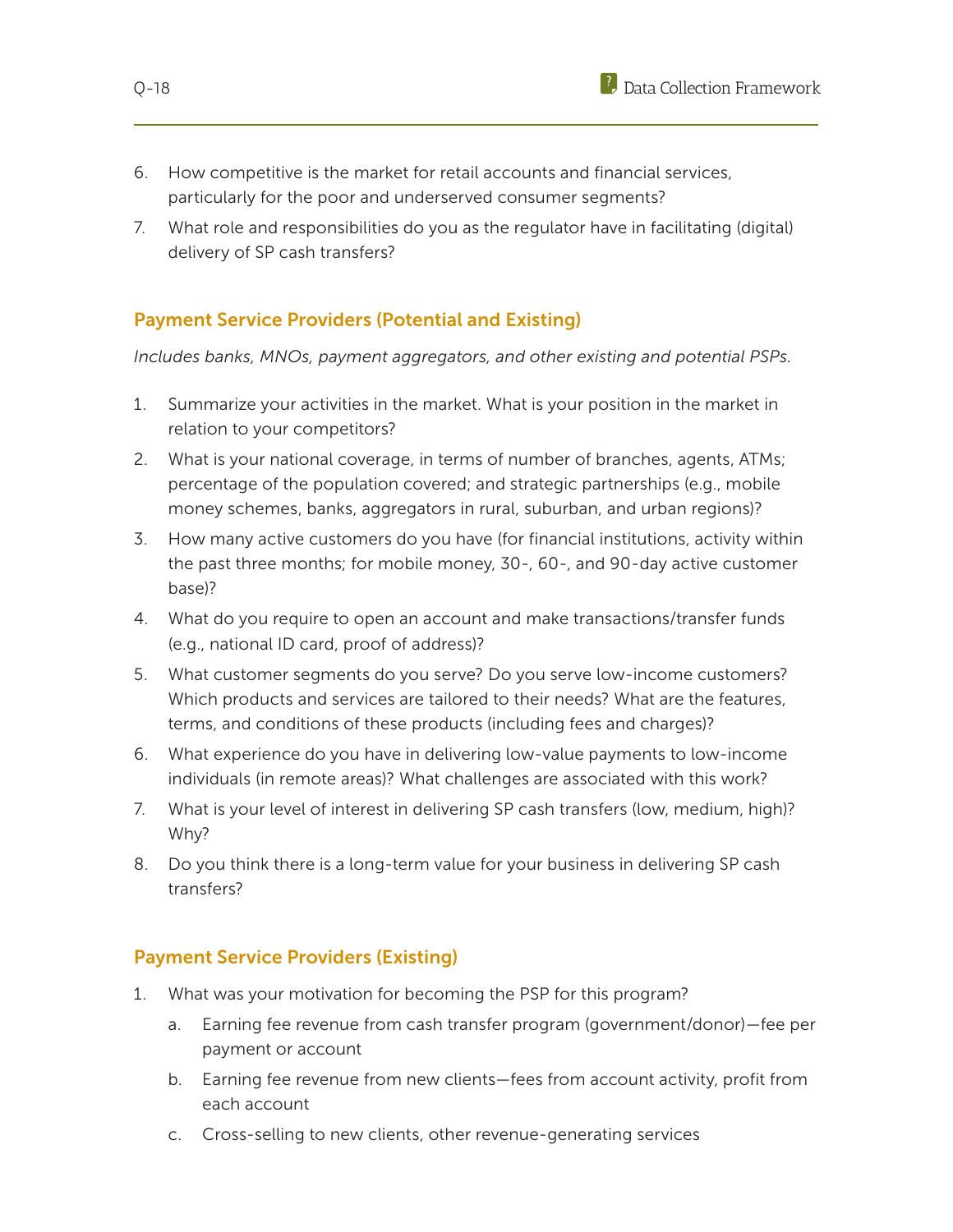# $\mathbb{R}$  Data Collection Framework  $\mathbb{Q}$ -19

- d. Strengthening the business case for entering into new geographic areas, new client types (low income), testing new technologies, developing new products
- e. Making a profit on the new account segment due to efficiencies of scale
- f. Strategic reasons—improving standing to win new government business
- g. Corporate social responsibility or public relations
- h. Required by government mandate to provide service
- i. Other
- 2. Has the original reasoning for participating held true?
- 3. What is your motivation/business case for continuing to deliver these payments?
- 4. How did you become the PSP for this program?
	- a. Request from cash transfer program/government funder to develop a solution
	- b. Applied for and won a tender
	- c. Other
- 5. How did you develop and cost your solution (multiple answers allowed)?
	- a. Conducted research
	- b. Visited the field
	- c. Sought external financing
	- d. Other
- 6. What were the requirements of implementing your solution (multiple answers allowed)?
	- a. Discussions with regulator
	- b. Pilot prototype solution
	- c. Develop agent network
	- d. Invest in back-end systems (core banking, management information system)
	- e. Train staff (at which level?)
	- f. Carry out beneficiary awareness training
	- g. Carry out beneficiary financial education
	- h. Other
- 7. In what areas did you overestimate/underestimate the effort needed to implement the solution?
- 8. How have you adjusted your solution and its pricing as a result?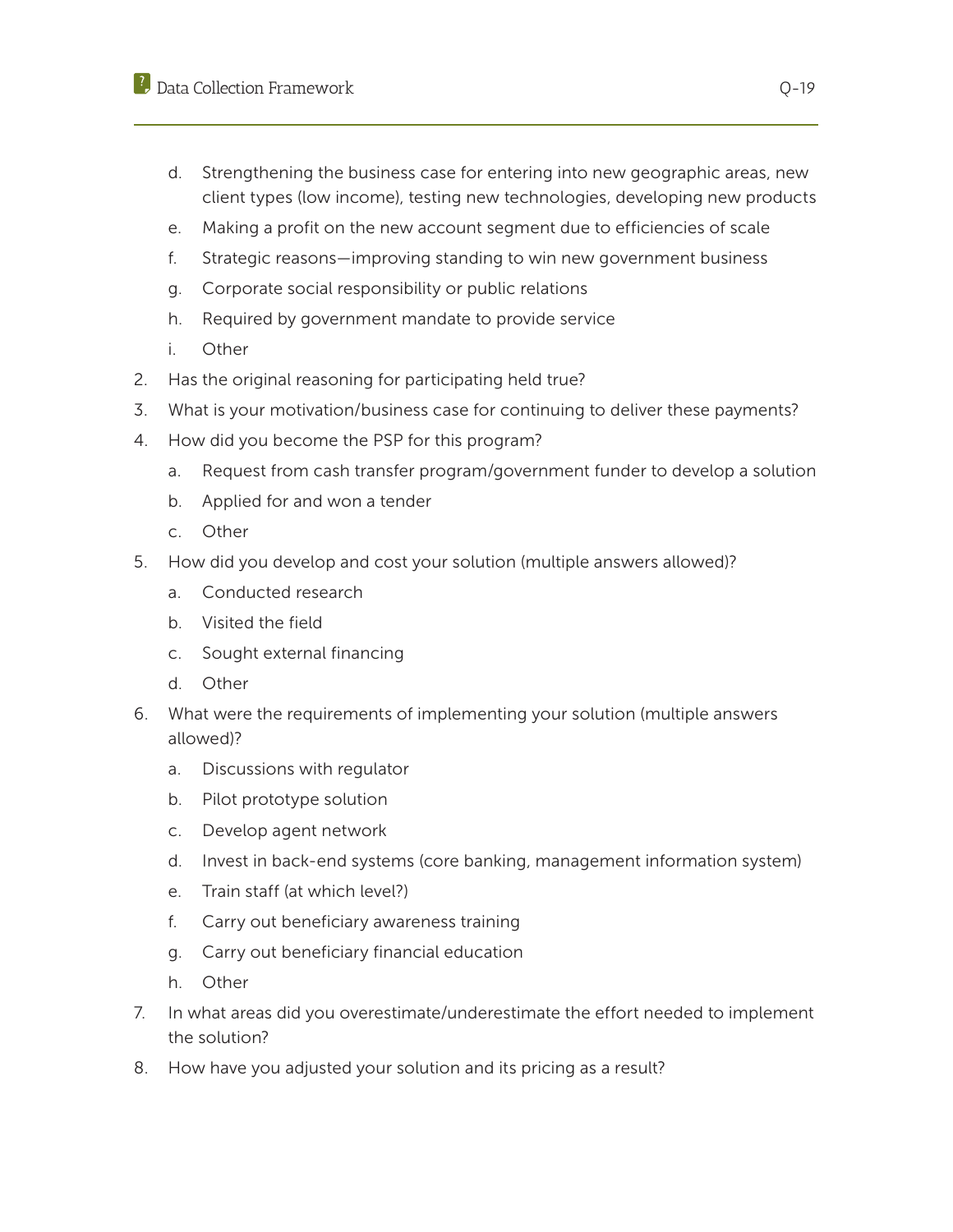

- 9. How/why did you select the method you are using for authentication of beneficiary identity at the point of payment (e.g., tender required two-factor authentication, biometrics)?
- 10. What were the greatest challenges in implementing your solution and delivering payments (multiple answers allowed)?
	- a. Internal compliance or business case acceptance
	- b. Contracting with cash transfer program
	- c. Regulatory (e.g., know-your-customer requirements)
	- d. Insufficient geographic coverage (e.g., of agent network)
	- e. Coordination with cash transfer program administration staff
	- f. Beneficiary training and case management
	- g. Failure of technology
	- h. Failure of internal staff
	- i. Lack of security
	- j. Other
- 11. What are the main challenges from a business point of view in delivering these payments?
- 12. If you were to start again, what do you wish you had known or what would you change? What advice would you give senior managers in selecting/contracting to a PSP for another cash transfer program?
- 13. Do you intend to bid for a new contract to deliver payments for this or other programs?

#### Program Beneficiaries

- 1. How do you access the funds (e.g., cash in hand from program staff; check paid into someone else's account; through an ATM, an agent, a POS device—including merchants offering electronic payments—a bank branch, a post office branch, a mobile phone)?
- 2. Where do you travel to to receive or access your cash transfer?
- 3. How far is this place from your home/place of work (in kilometers)?
- 4. How long does it take to reach this payment point (hours/minutes)?
- 5. How do you travel there (on foot, bicycle, motorbike)? How much does round-trip transportation cost?
- 6. When are you supposed to be paid?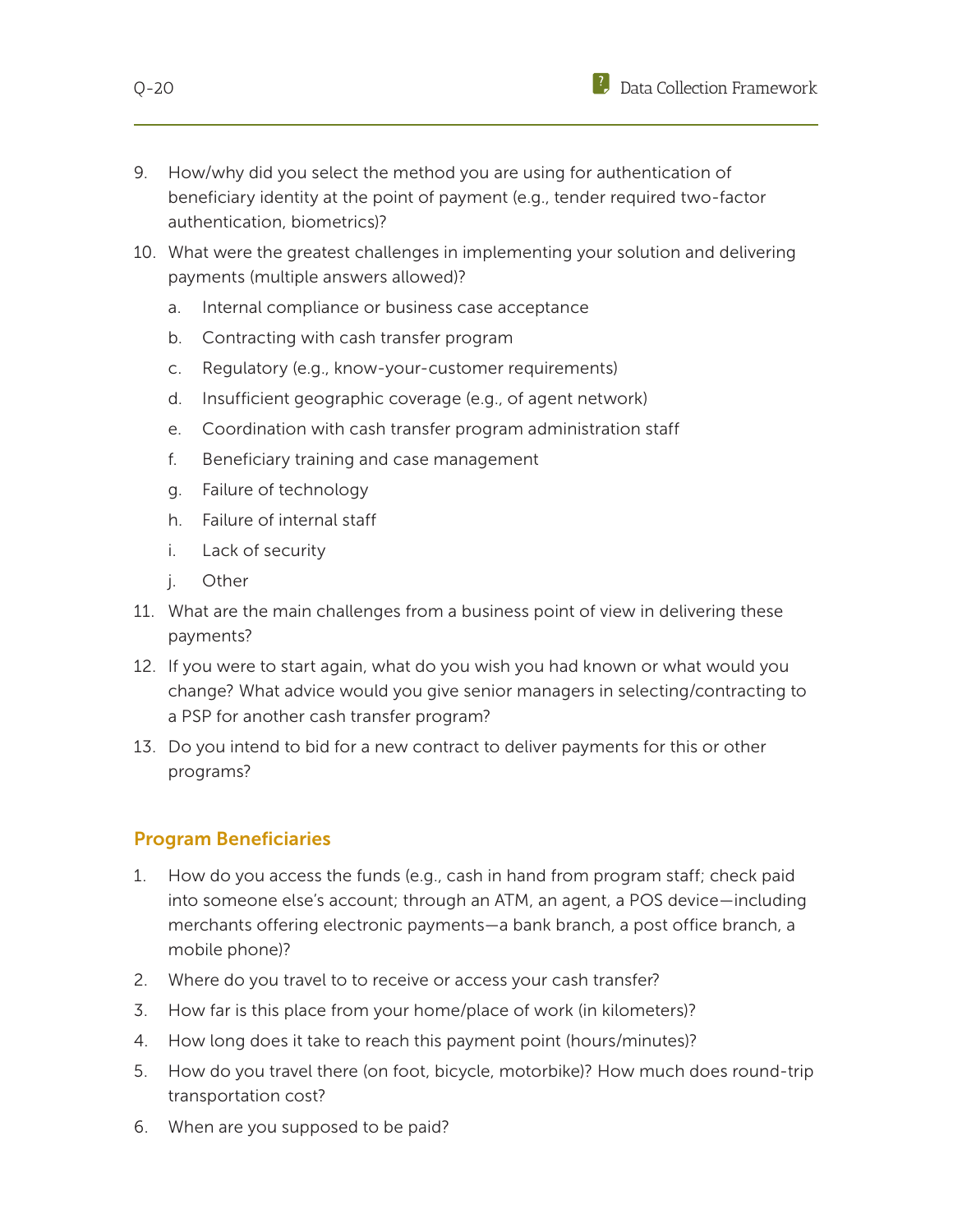- 7. When are you actually paid? How frequently are payments late? Were any of the last three payments late? If so, how late?
- 8. How did you learn about the process you have to follow in order to receive payment (e.g., from another beneficiary, through training)? If through training, by whom were you trained, and what content was covered?
- 9. How do you know when a payment will be or has been made (who informs you about it, and what communication channel is used)?
- 10. How long do you have to wait to receive or cash your payment once you have reached the payment point (wait time)? How long does it take when it is your turn at the payment point to be paid (transaction time)?
- 11. What amount should you receive? Does this amount vary? If so, do you know why it varies?
- 12. Did you receive the full amount? If not, why not?

*Rephrase the next question as necessary to determine if anyone other than the primary intended recipients are collecting cash payments or receiving bribes/fees.*

- 13. Did you make any additional payments to ensure you receive service or to access the payments? Have you heard of anyone else making this type of payment? To whom are these payments made?
- 14. Do you have an account? If you have an account:
	- a. Is it your own account, or is someone else using it as well?
	- b. Is it with a bank or with a mobile network operator?
	- c. How far away is the nearest service point?
	- d. What are you using it for (e.g., receive and cash G2P payments or payments from businesses or other people, receive remittances, send money, store money, pay bills)?
	- e. What charges are associated with using and accessing it (e.g., monthly charge, withdrawal charges, other)?
- 15. Were there costs associated with opening this account? Did you have to pay a fee to obtain or copy a passport photo or your national ID? And if so, how much did this cost?
- 16. What forms did you have to complete? Did you receive any assistance? If so, from whom?
- 17. How would you feel about your biometrics being used for authentication?
- 18. If you receive your payments into an account or mobile wallet: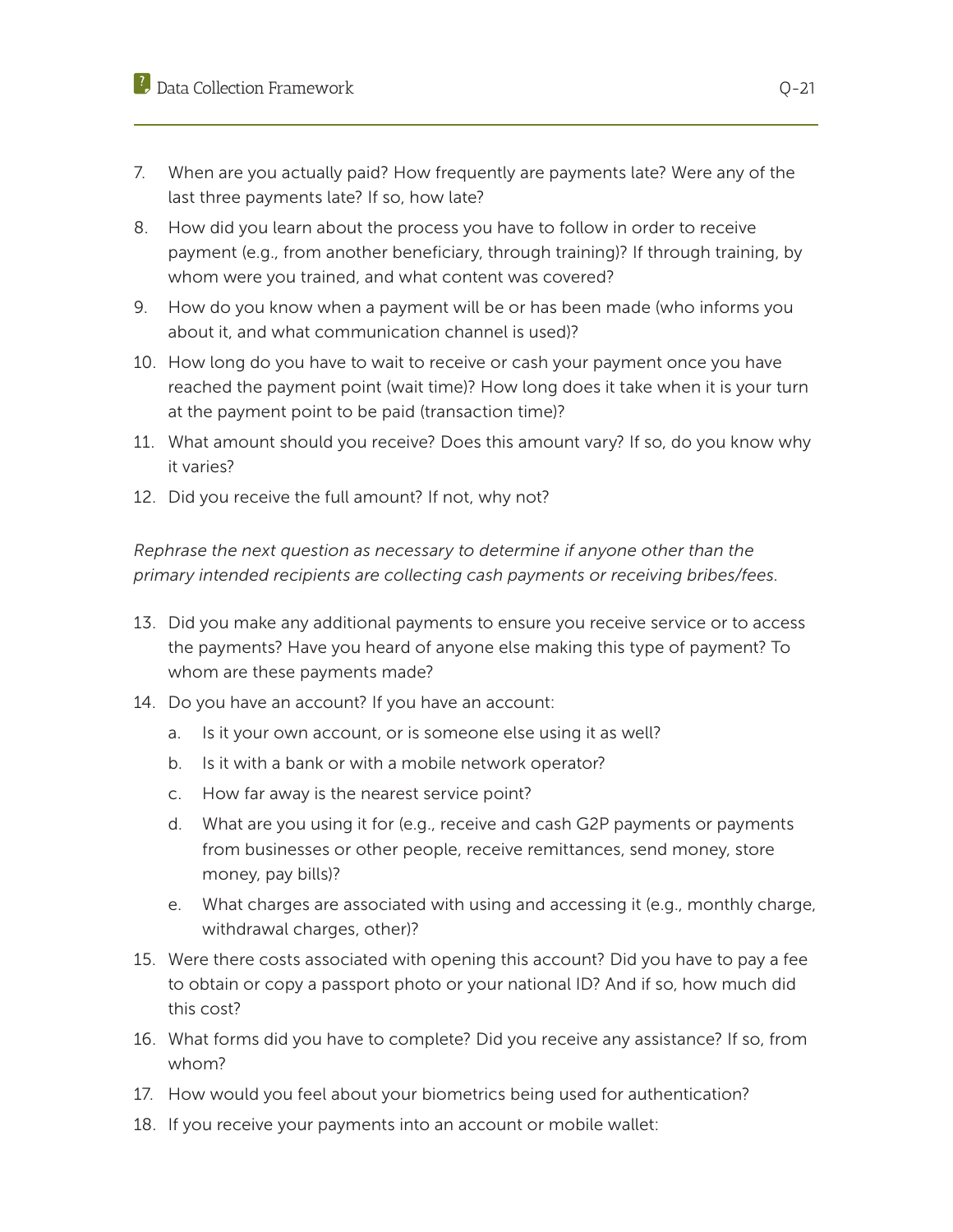- a. Did you have this before, or was it opened for this specific payment?
- b. Is this your first account or mobile wallet?
- c. Do you keep a balance in the account, or do you withdraw the full amount after funds are credited to the account? Why do you withdraw the full amount (e.g., fear of charges, loss of funds, compliance with program rules)?
- 19. If you have a question about the payments from this program, who do you ask? If you have a problem, how/where do you complain? How quickly are questions answered or problems resolved?
- 20. What problems did you face in receiving, accessing, or using your payments?
- 21. Do women, the disabled, the elderly, or other vulnerable groups have any particular problems accessing their payments?
- 22. How could the payment process be made easier for you or other vulnerable groups? What improvements would you like?
- 23. Is your payment made in private or public? Are there any security risks or stigma associated with this approach?
- 24. Is there a choice in how you are paid? If so, why did you select the method you are using?
- 25. Where and how would you like to be paid? Is there a particular place, provider, or mechanism you would prefer to the one you are currently using? Why?
- 26. Do you own a mobile phone? If not, do you own a SIM card that you use in someone else's phone, or do you use someone else's phone and SIM card? Who is that person (inside or outside the household)? What is the phone used for (e.g., to make/receive calls, texts, mobile money)?
- 27. What other financial services do you use, and who provides these services? *(Note if these are informal or formal.)* What do you use them for, and why did you chose them?
	- a. Payments: How do you receive other sources of income? Do you receive any national or international remittances from friends/family/pension? How are these transmitted—e.g., delivered by friend/family, bus driver, mobile money (other/own account), bank account (other own account)?
	- b. Savings: When you have spare money that you want to keep in a safe place for the future, where do you put it? Do you have money in a bank, microfinance institution, post office, cooperative, self-help group, mobile wallet, etc.?
	- c. Loans: If you need extra money (e.g., in an emergency or for improving your home/farm/business), where do you go—e.g., friends, family, local shopkeeper, moneylender, self-help group, rotating savings and loan